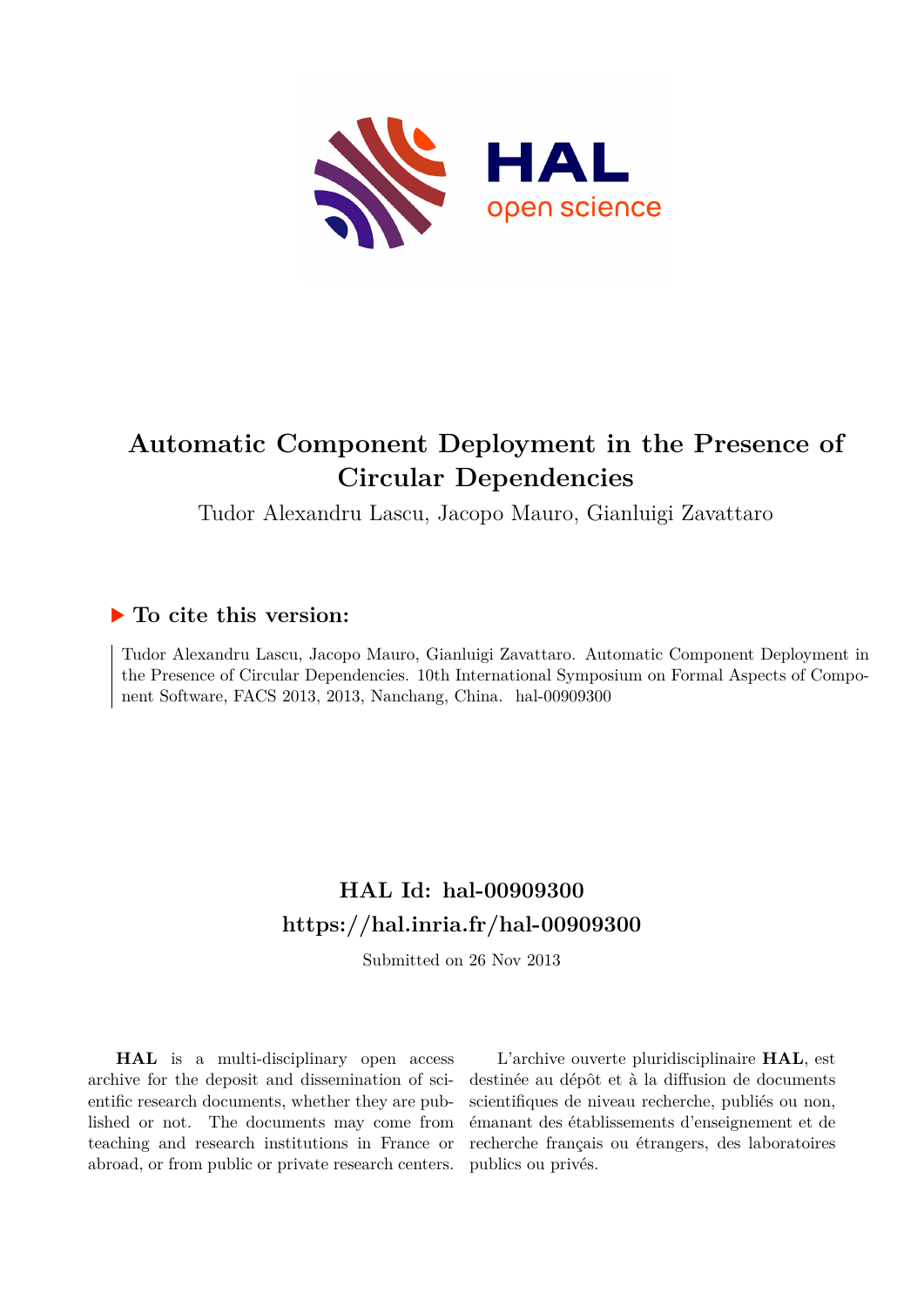# Automatic Component Deployment in the Presence of Circular Dependencies \*

Tudor A. Lascu, Jacopo Mauro, and Gianluigi Zavattaro

FOCUS team, Dept. of Computer Science/INRIA, University of Bologna. {lascu,jmauro,zavattar}@cs.unibo.it

Abstract. In distributed systems like clouds or service oriented frameworks, applications are typically assembled by deploying and connecting a large number of heterogeneous software components, spanning from fine-grained packages to coarse-grained complex services. The complexity of such systems requires a rich set of techniques and tools to support the automation of their deployment process. By relying on a formal model of components, we describe a sound and complete algorithm for computing the sequence of actions allowing the deployment of a desired configuration. Moreover, differently from other proposals in the literature, our technique works even in the presence of circular dependencies among components. We give a proof for the polynomiality of the devised algorithm, thus guaranteeing efficiency and effectiveness of automatic tools for component deployment based on our algorithm.

### 1 Introduction

Deploying software component systems is becoming a critical challenge, especially due to the advent of Cloud Computing technologies that make it possible to quickly run complex distributed software systems on-demand on a virtualized infrastructure, at a fraction of the cost which was necessary just a few years ago. When the number of software components needed to run the application grows, and their interdependencies become too complex to be manually managed, it is necessary for the system administrator to use high-level languages for specifying the expected minimal system requirements, and then rely on tools that automatically synthesize the low-level deployment actions necessary to actually realize a correct and complete system configuration that satisfies such requests.

Recent works have introduced formalisms which focus on this automation aspect of the deployment process, like the Juju initiative within Ubuntu [\[15\]](#page-18-0) or the Engage system [\[13\]](#page-18-1). According to the Juju approach, the system administrator decides which are the high-level services needed in the system and how they should be reciprocally connected, and then the actual deployment is realized by low-level scripts. Similarly, in Engage it is possible to indicate only the relevant services which are needed and their interdependencies, and then the entire system is automatically completed and the actual deployment is synthesized.

<sup>⋆</sup> Work partially supported by Aeolus project, ANR-2010-SEGI-013-01.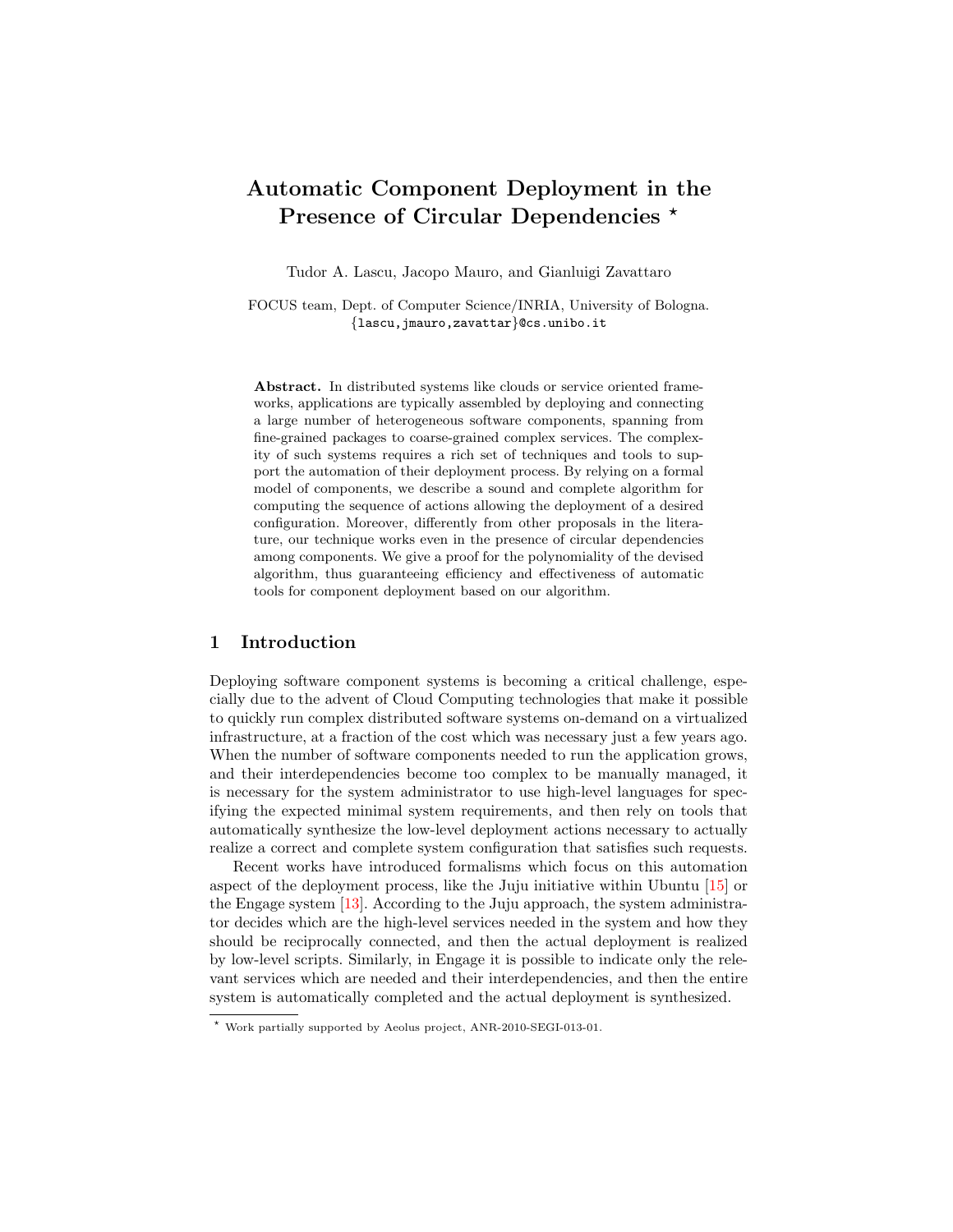One of the limitations of the Engage system is that component interdependencies cannot be circular. This limitation follows from the fact that Engage synthesizes the deployment plan by performing a topological visit of a graph representing the component dependencies: the presence of cycles would forbid to complete such visit. Nevertheless, in many cases, the assumption on the absence of circular dependencies is not admissible. As a first example, we can mention package-based software distributions where circularities are frequent (see [\[9\]](#page-18-2) for a list of circular dependencies among packages in Debian). Another example of circularity is between replicated database services. For instance, in order to realize a MySQL master-slave replication [\[4\]](#page-18-3), the master needs from the slave some authentication information (like the IP address), while the slave needs to receive from the master a dump of the database.

In this paper, we address the problem of automatic synthesis of deployment plans in the presence of component circular dependencies. To study the problem we consider the Aeolus component model [\[12\]](#page-18-4), that enriches traditional component models, based on require/provide ports, with an internal state machine that describes the component life-cycle. Each internal state can activate only some of the ports at the component interface. Automatizing a deployment plan consists in specifying a sequence of low-level actions like creation/deletion of components, port binding/unbinding, and internal state changes, that reaches a configuration with at least one component in a specific target internal state. The Aeolus model has been introduced to study the computational boundaries of deployment automatization. In the full Aeolus model it is possible to specify conflicts among components and also capacity constraints, i.e. for each provided port how many requirements it can satisfy, and for each require port how many different instances of a complementary provide port are needed. In [\[12\]](#page-18-4) we have proved that the deployment problem is undecidable for the full Aeolus model. On the contrary, if capacity constraints are not considered, we have proved in [\[11\]](#page-18-5) that the problem turns out to be decidable, but it is Exp-Space hard. In order to allow efficient algorithms for automatic deployment, in this paper we further simplify the Aeolus model by removing also conflicts. Juju and Engage also, abstract away from conflicts and this is useful, for instance in Engage, to complete partial configurations simply by adding new components without having to check whether these are incompatible with already present components.

Paper contribution. The novel solution for automatic component deployment that we propose in this paper is based on an algorithm divided in three distinct phases. In a first phase the existence of a plan is checked by performing a forward symbolic reachability analysis of all possible reachable states of the components. If the target state is reachable, a second phase of abstract planning generates a graph that indicates the kinds of internal state change actions that are necessary, and the causal dependencies among them. Causal dependencies reflect, for instance, the fact that a component should enter a state enacting a provide port before another component enters a state requiring that port. In the third phase of plan generation an adaptive topological sort of the abstract plan is performed. By adaptive, we mean that the abstract plan could be rearranged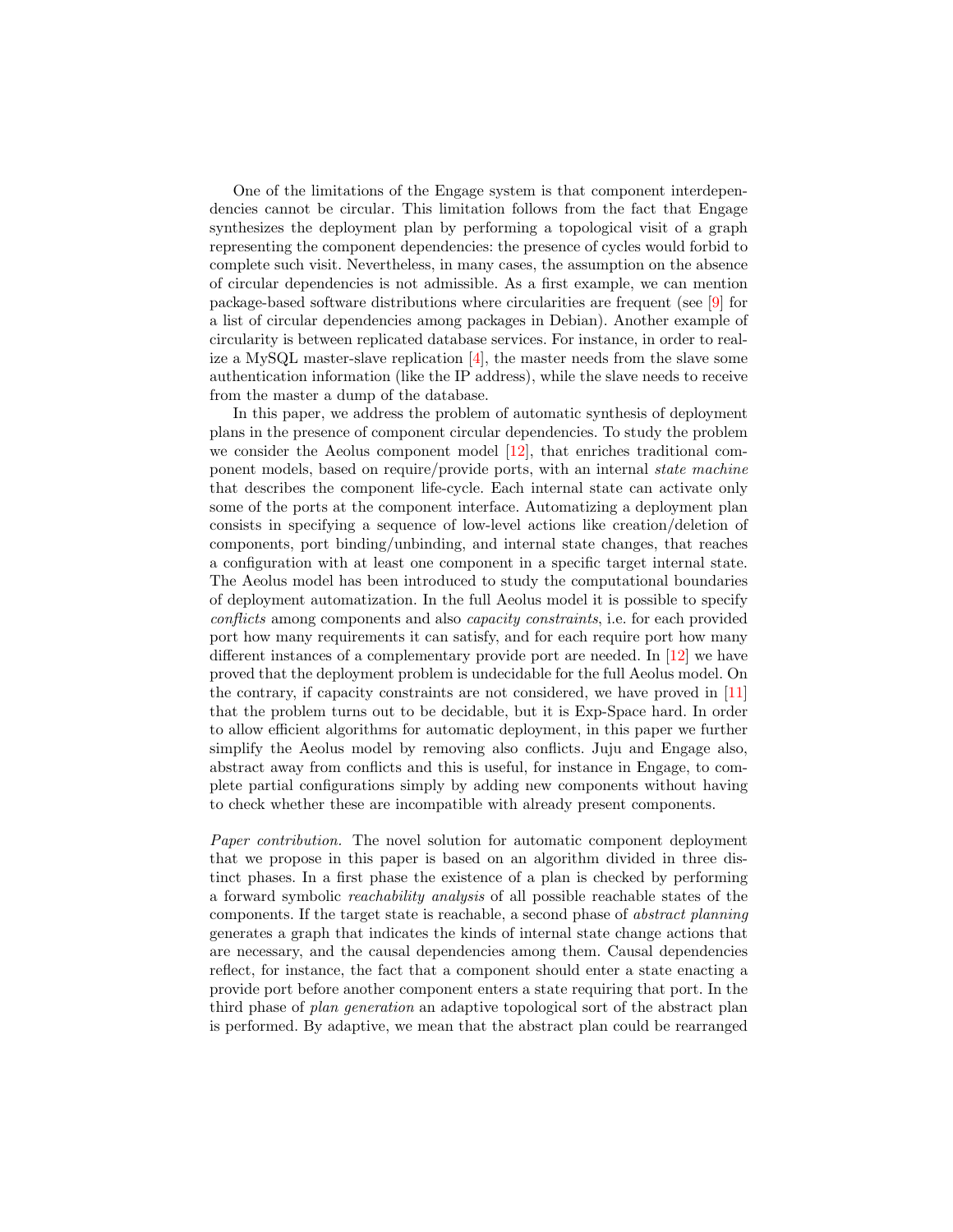during the topological sort if component duplication is needed. Component duplication is used to deal with those cases in which more instances of the same kind of component must be contemporaneously deployed, in different states, in order to enact different ports at the same time.

The algorithm is described in detail, and its correctness and completeness is proved. By correctness we mean that in all the system configurations traversed during the execution of the deployment plan, each active require port is guaranteed to be connected to a corresponding active provide port. By completeness we mean that if it is possible to reach the required final configuration, our algorithm is guaranteed to return a corresponding deployment plan. Finally, we show the polynomial complexity of our algorithm.

In this paper we present the formalization of our algorithm, the correctness and completeness proof, and the complexity analysis; in a related paper [\[18\]](#page-19-0) we present a proof of concept implementation.

Paper structure. In Sect. [2](#page-3-0) we report the Aeolus component model and the formalization of the component deployment problem. In Sect. [3](#page-7-0) we present our novel solution to this problem, and in Sect. [4](#page-14-0) we provide the correctness, completeness and computational complexity results for the given algorithm. Finally, in Sect. [5](#page-16-0) we discuss related work and draw some concluding remarks.

## <span id="page-3-0"></span>2 The Aeolus component model

In this section we introduce the fragment of the Aeolus model used to frame the problem addressed. The Aeolus model, defined in [\[12\]](#page-18-4), is a formal model of components, specifically tailored to describe both fine grained software components, like packages to be installed on a single (virtual) machine, and coarse grained ones, like services, obtained as composition of distributed and properly connected sub-services. The problem that we address in this paper is finding a plan, i.e. a correct sequence of actions, that, given a universe of components, leads to a configuration where a target component is in a given state.

A component is a grey-box showing relevant internal states and the actions that can be acted on the component to change state during deployment. Each state activates provide and require ports representing resources that the component provides and needs. Active require ports must be bound to active provide ports of other components.

As an example consider, for instance, the task of configuring a master-slave replication, typically used to scale a MySQL deployment over two servers. The master node must be created, installed and configured, and put in running mode to start serving external requests. To activate the slave, an initial dump of the data stored in the master is needed. Moreover, the master has to authorize the slave. This is a circular dependency between master and slave, since the latter requires the dump of the former that, on its turn, requires the IP address of the slave to grant its authorization. The Aeolus model for the master and slave component is shown in Fig[.1.](#page-4-0)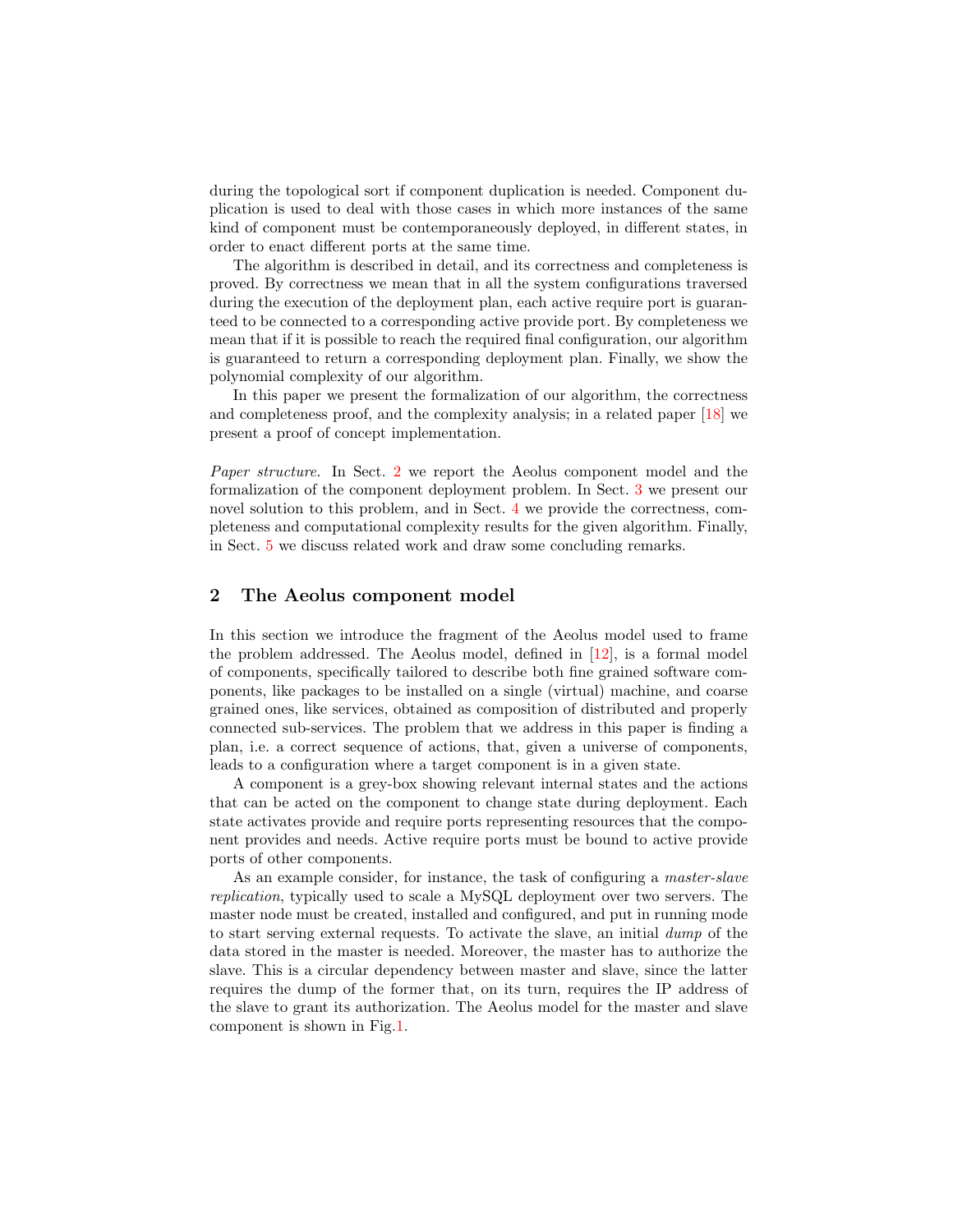<span id="page-4-0"></span>

Fig. 1: MySQL master-slave components according to the Aeolus model

The master component has 5 states, an initial uninst state followed by inst and serving. In serving state, it activates the provide port mysql. When replication is needed, in order to enter the final master serving state, it first traverses the state auth that requires the IP address from the slave, and the state dump to provide the dump to the slave. The slave component has instead 4 states, an initial uninst state and 3 states which complement those of the master during the replication process.

We now move to the formal definition of the Aeolus component model. It is based on the notion of component type, used to specify the behaviour of a particular kind of component. In the following,  $\mathcal I$  denotes the set of port names and  $\mathcal Z$  the set of components.

**Definition 1 (Component type).** The set  $\mathcal{T}_{flat}$  of component types ranged over by  $\mathcal{T}, \mathcal{T}_1, \mathcal{T}_2, \ldots$  contains 4-ples  $\langle Q, q_0, T, D \rangle$  where:

- Q is a finite set of states containing the initial state  $q_0$ ;
- $T \subseteq Q \times Q$  is the set of transitions;
- D is a function from Q to a pair  $\langle P, R \rangle$  of port names (i.e. P, R ⊆ I) indicating the provide and require ports that each state activates. We assume that the initial state  $q_0$  has no requirements (i.e.  $D(q_0) = \langle \mathbf{P}, \emptyset \rangle$ ).

We now define configurations that describe systems composed by components and their bindings. Each component has a unique identifier, taken from the set Z. A configuration, ranged over by  $C_1, C_2, \ldots$ , is given by a set of component types, a set of components in some state, and a set of bindings.

**Definition 2 (Configuration).** A configuration C is a 4-ple  $\langle U, Z, S, B \rangle$  where:

–  $U ⊆ T_{flat}$  is the finite universe of the available component types;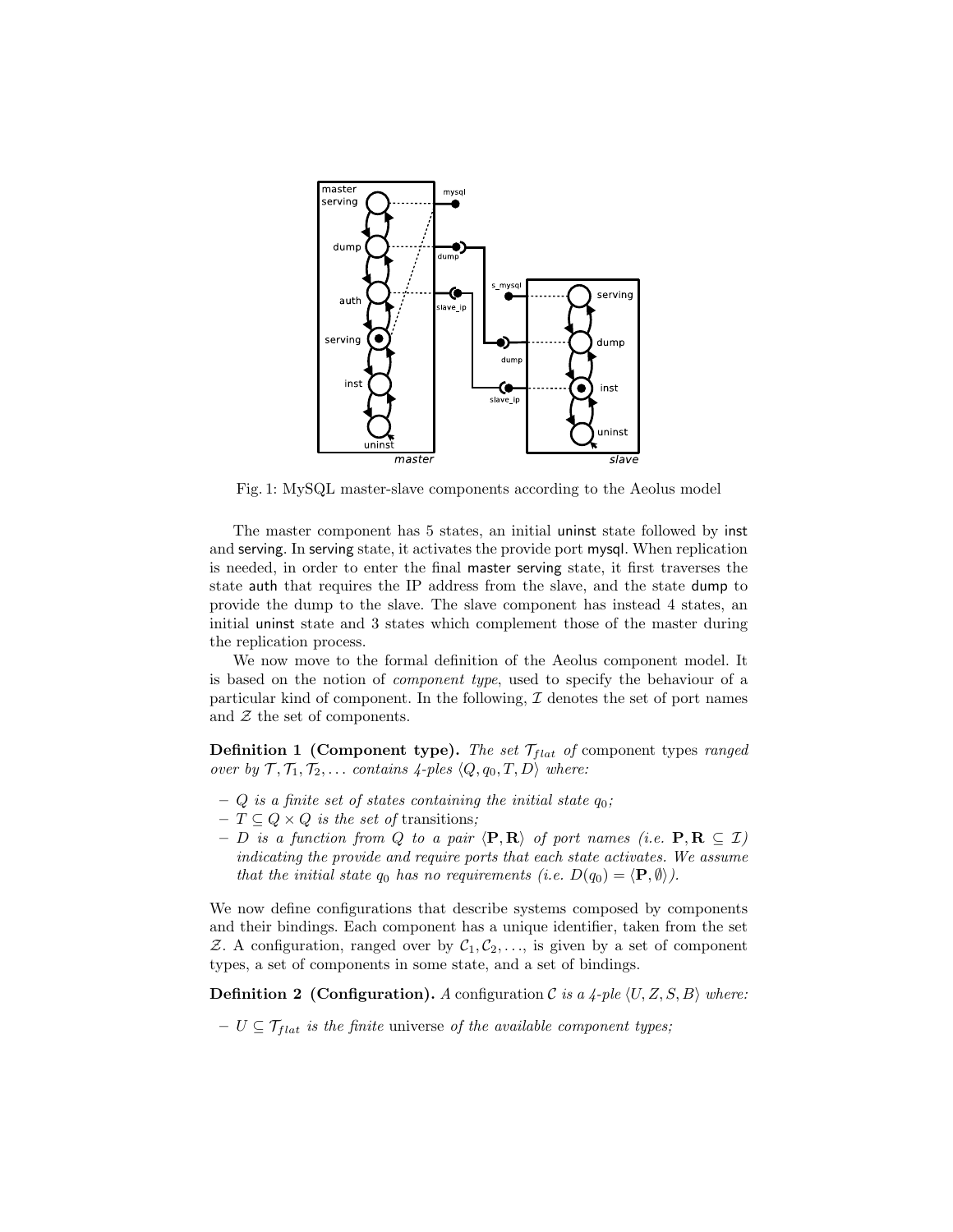- $Z \subseteq \mathcal{Z}$  is the set of the currently deployed components;
- $S$  is the component state description, *i.e.* a function that associates to components in Z a pair  $\langle \mathcal{T}, q \rangle$  where  $\mathcal{T} \in U$  is a component type  $\langle Q, q_0, T, D \rangle$ , and  $q \in Q$  is the current component state;
- $-B \subseteq \mathcal{I} \times Z \times Z$  is the set of bindings, namely 3-ple composed by a port, the component that provides that port, and the component that requires it; we assume that the two components are distinct.

**Notation.** We write  $\mathcal{C}[z]$  as a lookup operation that retrieves the pair  $\langle \mathcal{T}, q \rangle = S(z)$ , where  $\mathcal{C} = \langle U, Z, S, B \rangle$ . On such a pair we then use the postfix projection operators .type and .state to retrieve  $\mathcal T$  and  $q$ , respectively. Similarly, given a component type  $\langle Q, q_0, T, D \rangle$ , we use projections to decompose it: .states, .init, and .trans return the first three elements;  $P(q)$  and  $R(q)$  return the two elements of the  $D(q)$  tuple. Moreover, we use .prov (resp. .req) to denote the union of all the provide ports (resp. require ports) of the states in Q. When there is no ambiguity we take the liberty to apply the component type projections to  $\langle \mathcal{T}, q \rangle$  pairs. *Example*: C[z].R(q) stands for the require ports of component z in configuration  $\mathcal C$  when it is in state  $q$ .

A configuration is correct if all the active require ports are bound to active provide ports.

**Definition 3 (Correctness).** Let us consider the configuration  $\mathcal{C} = \langle U, Z, S, B \rangle$ .

We write  $C \models_{req} (z, r)$  to indicate that the require port of component z, with port  $r$ , is bound to an active port providing  $r$ , i.e. there exists a component  $z' \in Z \setminus \{z\}$  such that  $\langle r, z', z \rangle \in B$ ,  $\mathcal{C}[z'] = \langle \mathcal{T}', q' \rangle$  and r is in  $\mathcal{T}' \cdot \mathbf{P}(q')$ .

The configuration C is correct if for every component  $z \in Z$  with  $S(z) =$  $\langle \mathcal{T}, q \rangle$  we have that  $\mathcal{C} \models_{req} (z, r)$  for every  $r \in \mathcal{T}.\mathbf{R}(q)$ .

We now formalize how configurations evolve by means of actions.

**Definition 4 (Actions).** The set  $A$  contains the following actions:

- $-$  stateChange(z,q,q') changes the state of the component  $z \in \mathcal{Z}$  from q to q'
- $-$  bind(r,  $z_1, z_2$ ) creates a binding between the provide port  $r \in \mathcal{I}$  of the component  $z_1$  and the require port r of  $z_2$   $(z_1, z_2 \in \mathcal{Z})$ ;
- unbind $(r, z_1, z_2)$  deletes the binding between the provide port  $r \in \mathcal{I}$  of the component  $z_1$  and the require port r of  $z_2$  ( $z_1, z_2 \in \mathcal{Z}$ );
- new( $z : \mathcal{T}$ ) creates a new component of type  $\mathcal{T}$  in its initial state. The new component is identified by a unique and fresh identifier  $z \in \mathcal{Z}$ ;
- $del(z)$  deletes the component  $z \in \mathcal{Z}$ .

The execution of actions is formalized by means of a labeled transition system on configurations, which uses actions as labels.

Definition 5 (Reconfigurations). Reconfigurations are denoted by transitions  $\mathcal{C} \stackrel{\alpha}{\to} \mathcal{C}'$  meaning that the execution of  $\alpha \in \mathcal{A}$  on the configuration  $\mathcal{C}$  produces a new configuration  $\mathcal{C}'$ . The transitions from a configuration  $\mathcal{C} = \langle U, Z, S, B \rangle$  are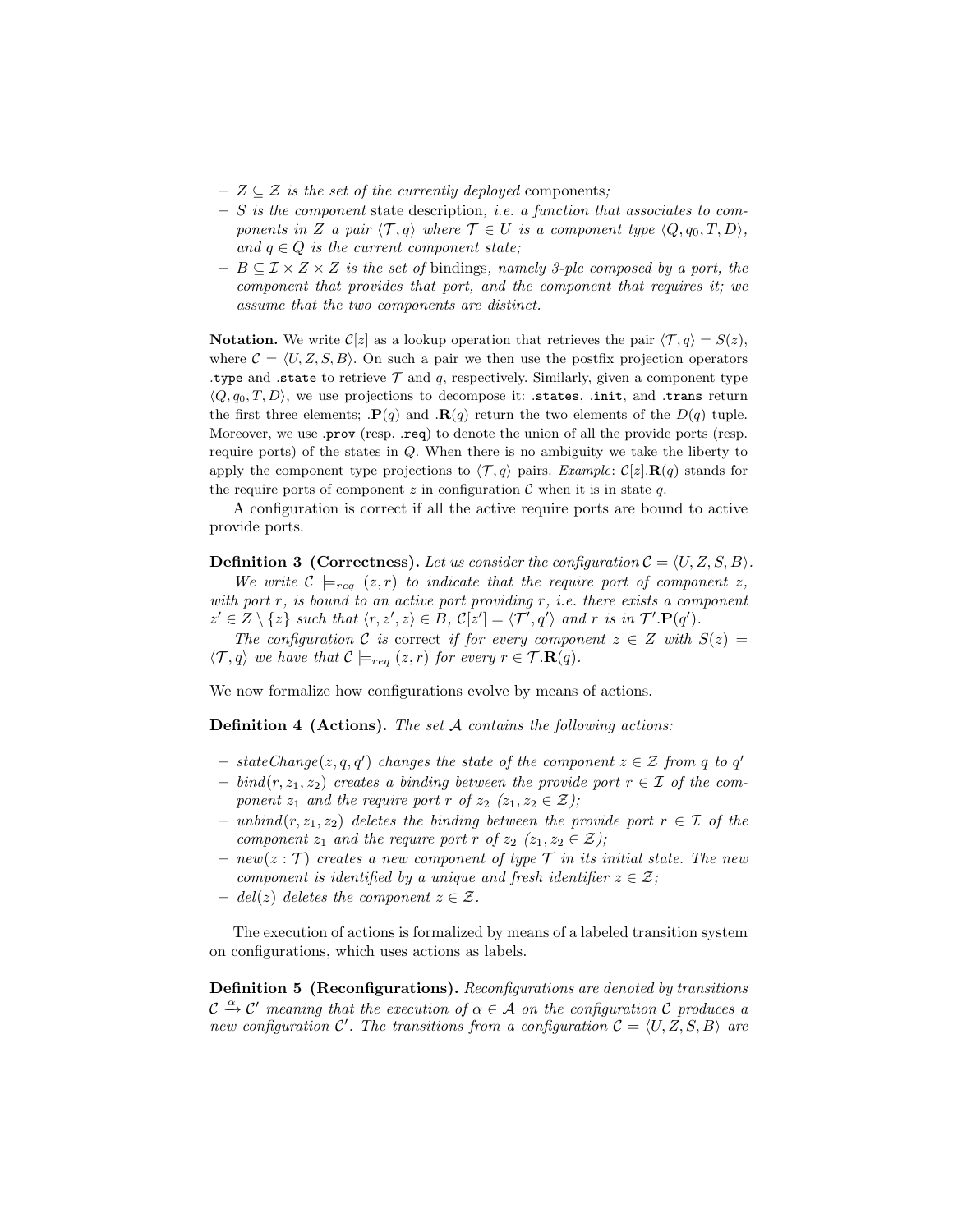defined as follows:

$$
\mathcal{C} \xrightarrow{\text{stateChange}(z,q,q')} \langle U, Z, S', B \rangle
$$
\n
$$
\begin{aligned}\n\mathcal{C} \xrightarrow{\text{stateChange}(z,q,q')} \langle U, Z, S', B \rangle & \mathcal{C} \xrightarrow{\text{bind}(r,z_1,z_2)} \langle U, Z, S, B \cup \langle r, z_1, z_2 \rangle \rangle \\
\text{if } \langle r, z_1, z_2 \rangle \notin B \\
\text{if } \langle r, z_1, z_2 \rangle \notin B \\
\text{and } r \in \mathcal{C}[z_1]. \text{prov } \cap \mathcal{C}[z_2]. \text{req} \\
\text{if } \langle r, z_1, z_2 \rangle \notin B \\
\text{if } \langle r, z_1, z_2 \rangle \notin C[z_1]. \text{prov } \cap \mathcal{C}[z_2]. \text{req} \\
\text{if } \langle r, z_1, z_2 \rangle \in B\n\end{aligned}
$$

$$
\mathcal{C} \xrightarrow{new(z:\mathcal{T})} \langle U, Z \cup \{z\}, S', B \rangle
$$
\n
$$
\mathcal{C} \xrightarrow{det(z)} \langle U, Z \setminus \{z\}, S', B' \rangle
$$
\n
$$
\mathcal{C} \xrightarrow{del(z)} \langle U, Z \setminus \{z\}, S', B' \rangle
$$
\n
$$
\mathcal{C} \xrightarrow{del(z)} \langle U, Z \setminus \{z\}, S', B' \rangle
$$
\n
$$
\mathcal{C} \xrightarrow{d} \langle Z \rangle = \begin{cases} \langle \mathcal{T}, \mathcal{T}.\text{init} \rangle & \text{if } z' = z \\ \mathcal{C}[z'] & \text{otherwise} \end{cases} \text{ and } \mathcal{C} \xrightarrow{d} \langle Z \rangle = \begin{cases} \perp & \text{if } z' = z \\ \mathcal{C}[z'] & \text{otherwise} \end{cases} \text{ and } \mathcal{C} \xrightarrow{d} \langle Z \rangle = \begin{cases} \langle \mathcal{T}, \mathcal{T}.\text{init} \rangle & \text{if } z' = z \\ \langle Z \rangle & \text{otherwise} \end{cases}
$$

We can now define a *deployment plan* as a sequence of actions that transform a correct configuration without violating correctness along the way.

Definition 6 (Deployment plan). A deployment plan P is a sequence of reconfigurations  $\mathcal{C}_0 \xrightarrow{\alpha_1} \mathcal{C}_1 \xrightarrow{\alpha_2} \cdots \xrightarrow{\alpha_m} \mathcal{C}_m$  such that  $\mathcal{C}_i$  is correct, for  $0 \leq i \leq m$ .

As an example of a deployment plan let us consider the configuration depicted in Fig. [1.](#page-4-0) If we want to activate the slave, a possible deployment plan that allows to do so requires to perform two consecutive state changes in the master to reach the dump state. At this point, the slave component can reach the serving state performing first the state change into the dump state and then into the serving state. Note that every action in the deployment plan will correspond to one or more concrete instructions. For instance, the state change from the serving to the auth state in the master corresponds to issue the command grant replication slave on \*.\* to user@'slave\_ip'.

We now have all the ingredients to define the *deployment problem*, that is our main concern: given an universe of component types, we want to know whether and how it is possible to deploy at least one component of a given component type  $\mathcal T$  in a given state q.

Definition 7 (Deployment problem). The deployment problem has as input an universe U of component types, a component type  $\mathcal{T}_t$ , and a target state  $q_t$ . The output is a deployment plan  $P = C_0 \stackrel{\alpha_1}{\longrightarrow} C_1 \stackrel{\alpha_2}{\longrightarrow} \cdots \stackrel{\alpha_m}{\longrightarrow} C_m$  such that  $\mathcal{C}_0 = \langle U, \emptyset, \emptyset, \emptyset \rangle$  and  $\mathcal{C}_m[z] = \langle \mathcal{T}_t, q_t \rangle$ , for some component z in  $\mathcal{C}_m$ , if there exists one. Otherwise, it returns a negative answer, stating that no such a plan exists.

Notice that the restriction to consider one component in a given state is not limiting: one can easily encode any given final configuration by adding dummy provide ports enabled only by the required final states and a dummy component that requires all such provides. For instance, Fig. [2](#page-6-0) depicts the dummy target component that in inst state requires the presence of both an active master and an active slave.

<span id="page-6-0"></span>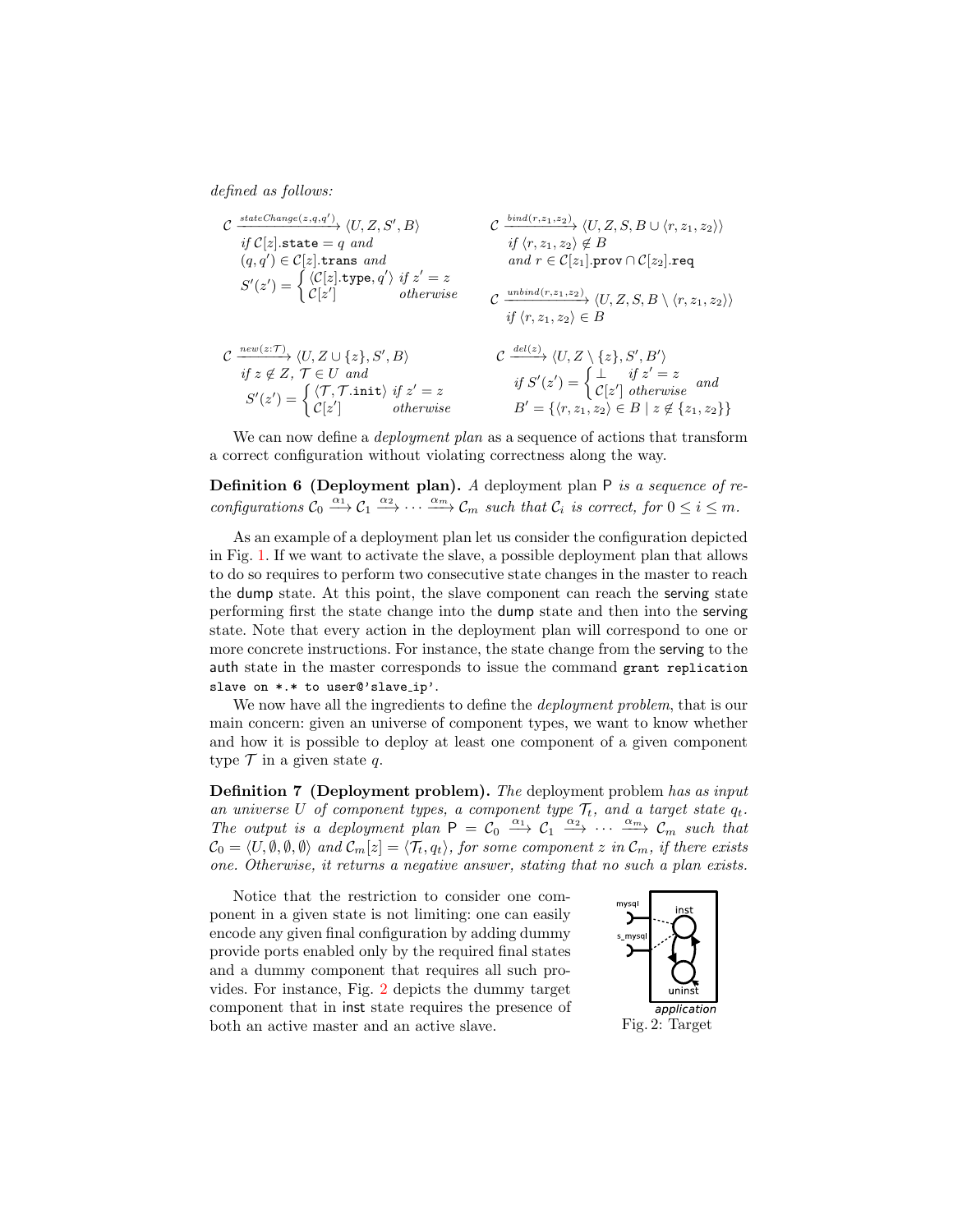## <span id="page-7-0"></span>3 Solving the Deployment problem

The algorithm that we present for solving the deployment problem is a chain of three phases: reachability analysis, abstract planning and plan generation. Each phase works on a representation of the meaningful information output by the previous one. Namely, the reachability analysis produces a reachability graph where the component types to be used in the deployment plan are selected in combination with their internal states and the necessary bindings that will have to be established between the activated provide and require ports. If the target is reachable, the subsequent abstract planning phase produces a graph where nodes represent deployment actions and arcs denote precedence constraints among them. Finally, the plan generation phase synthesizes the deployment plan.

#### 3.1 Reachability analysis

The aim of the first phase is to check if the target can be obtained starting from an initial empty configuration. This is achieved through a forward symbolic reachability analysis that relies on an abstract representation of components. For each component its individual identity as well as the number of its instances are ignored, keeping only its component type and its state  $\langle \mathcal{T}, q \rangle$ . Also, we abstract away from individual bindings without considering delete actions. The abstraction on the bindings is possible since we can safely assume that, given a set of components, all complementary ports on two distinct components are bound. Delete actions are superfluous since the presence of one component does not hinder the reachability of a state in another component.

<span id="page-7-1"></span>Algorithm 1 Reachability graph construction

```
1: Nodes_0 = \{ \langle \mathcal{T}, \mathcal{T}.\texttt{init} \rangle \mid \mathcal{T} \in U \}; \text{ } provPort = \bigcup_{\langle \mathcal{T}, q \rangle \in \text{Nodes}_0} \{ \mathcal{T}.P(q) \}; \text{ } i = 0;2: repeat<br>3: i =3: i = i + 1;<br>4: Arcs : N_i4: \operatorname{Arcs}_i, \operatorname{Nodes}_i = \emptyset;<br>5: for all \langle \mathcal{T}, q \rangle \in \operatorname{No}<br>6: for all (q, q') \in5: for all \langle \mathcal{T}, q \rangle \in Nodes_{i-1} do<br>6: for all (q, q') \in \mathcal{T} trans do
  7: if \mathcal{T}.\mathbf{R}(q') \subseteq \text{provPort} then
  8: Nodes_i \text{.} \text{add}(\langle \mathcal{T}, q' \rangle);9: for all \langle \mathcal{T}, q \rangle \in Nodes_i do <br>10: provPort.add(\mathcal{T}.\mathbf{P}(q)):
10: \text{provPort.add}(\mathcal{T}.\mathbf{P}(q));<br>11: \text{Nodes}_i = \text{Nodes}_{i-1} \cup \text{Ne}11: Nodes_i = Nodes_{i-1} \cup Nodes_i<br>12: for all \langle \mathcal{T}, q \rangle \in Nodes_{i-1}, \langle \mathcal{T},12: for all \langle \mathcal{T}, q \rangle \in Nodes_{i-1}, \langle \mathcal{T}, q' \rangle \in Nodes_i do 13: if (q, q') \in \mathcal{T} trans then
14: \qquad \qquad \text{Arcs}_i.\text{add}(\langle \mathcal{T}, q' \rangle \longrightarrow \langle \mathcal{T}, q \rangle);15: if q == q' then
16: \qquad \qquad \text{Arcs}_i.\texttt{add}(\langle \mathcal{T}, q' \rangle \texttt{......} \langle \mathcal{T}, q \rangle);17: until Nodes_{i-1} == Nodes_i
```
Alg. [1](#page-7-1) creates a reachability graph that visually could be seen as a pyramid where the top level contains all the component types in their initial state and, at every step, a new level is produced by adding new component type-state pairs,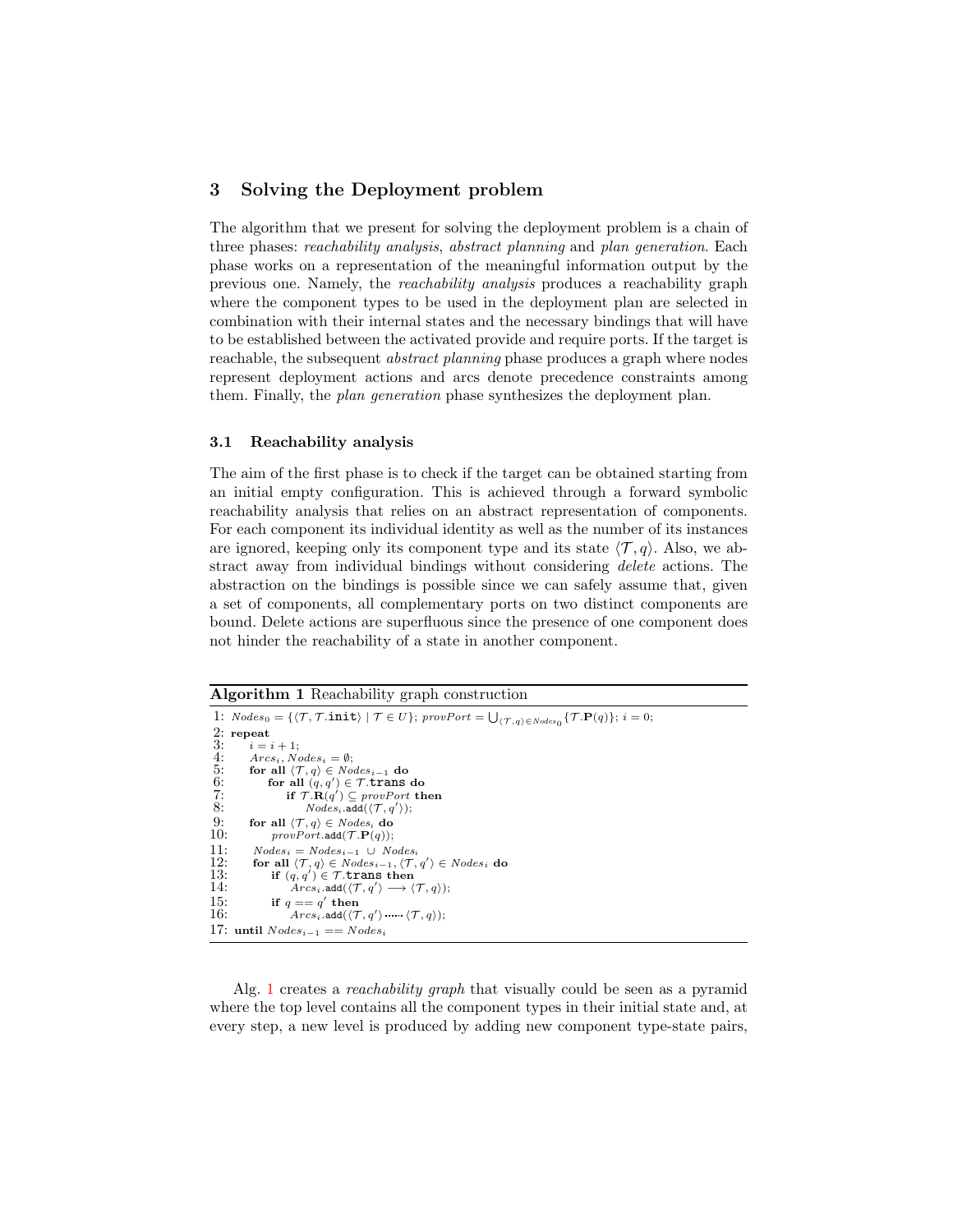reachable from the ones at the previous level (see the grey part of Fig. [3\)](#page-9-0).  $Nodes<sub>i</sub>$ is the set of the type-state pairs at level i, while  $Arcs_i$  represents the possible ways a type-state pair can be obtained;  $x \rightarrow y$  means that component state y, at level  $i + 1$ , is obtained from x at level i by a state change, otherwise y is a copy of x (denoted as  $x \cdots y$ ). ProvPort is a set containing the ports provided by the components. Initially, it contains the ports provided by all components in their initial state (line [1\)](#page-7-1) and then it is incrementally augmented with the ports provided by the newly added components (lines [9-10\)](#page-7-1). The new type-state pairs to be added are computed by checking if all their requirements are satisfied by at least one component state at the previous level (lines [5-8\)](#page-7-1). Finally, variable  $Arcs_i$  is updated (lines [13-16\)](#page-7-1), listing all the possible ways a type-state pair can be obtained. The generation of levels proceeds until a fix-point is reached (line [17\)](#page-7-1). Termination is guaranteed by the fact that the number of possible type-state pairs is finite and at every cycle at least a new pair is added to the  $Node_i$  set. When the fix-point is reached, if the last set does not contain the target component type-state pair, a plan to achieve the goal does not exist and we do not execute the subsequent phases of the algorithm.

Once all pairs have been generated, starting from the target pair at the bottom of the pyramid, a selection procedure is carried out in order to pick the pairs to be employed in the deployment plan. The selection is performed by means of a bottom-up visit of the reachability graph as described in Alg. [2.](#page-8-0)

<span id="page-8-0"></span>

| <b>Algorithm 2</b> Component Selection                                                                                                                                                                                                                                                                                                              |  |  |
|-----------------------------------------------------------------------------------------------------------------------------------------------------------------------------------------------------------------------------------------------------------------------------------------------------------------------------------------------------|--|--|
| 1: $SNodes_n = \{\langle \mathcal{T}_{target}, q_{target} \rangle\};$<br>2: for $i = n$ downto 1 do                                                                                                                                                                                                                                                 |  |  |
| 4:<br>for all $\langle \mathcal{T}, q \rangle \in SNodes_i$ do                                                                                                                                                                                                                                                                                      |  |  |
| $SNodes_{i-1}.add({\langle T', q' \rangle});$                                                                                                                                                                                                                                                                                                       |  |  |
| 8:<br>for all $r \in \mathcal{T}.\mathbf{R}(q)$ do<br>9:<br>$\langle \mathcal{T}', q' \rangle$ = heuristic_prov( $\langle \mathcal{T}, q \rangle, r, i$ );                                                                                                                                                                                          |  |  |
| $SNodes_{i-1}$ .add $(\langle T', q' \rangle)$ ;<br>11:                                                                                                                                                                                                                                                                                             |  |  |
| 3:<br>$SNodes_{i-1} = SArcs_{i-1} = \emptyset$ ;<br>-5:<br>$\langle \mathcal{T}', q' \rangle$ = heuristic_parent( $\langle \mathcal{T}, q \rangle$ , <i>i</i> );<br>$rac{6}{7}$<br>$SArcs_{i-1}$ .add $(\langle\langle T', q'\rangle, \langle T, q\rangle)\rangle$ ;<br>10:<br>$SReg.add(\langle T', q' \rangle \rightarrow \langle T, q \rangle);$ |  |  |

From the bottom level (that we denote with  $n$ ) we proceed upward selecting the pairs used to deploy the pairs at the lower level. Variables  $SNodes<sub>i</sub>$  and  $SArcs_i$  denote, respectively, the selected components state pairs at level i and how these pairs are obtained. From the last level only the target pair is selected (line [1\)](#page-8-0). For every selected component at level  $i + 1$ , we select at level i one of its predecessors and we store this choice in variables  $SNodes_{i-1}$  and  $SArcs_{i-1}$ (lines [5-7\)](#page-8-0). Since there may be more than one possible choice, we rely for the decision on heuristics, here abstracted by function heuristic parent. The decision at this point could affect the length of the deployment plan. A study of the best heuristics is out of the scope of this paper; we leave this task for future work. For an example of a possible heuristic we refer to [\[18\]](#page-19-0).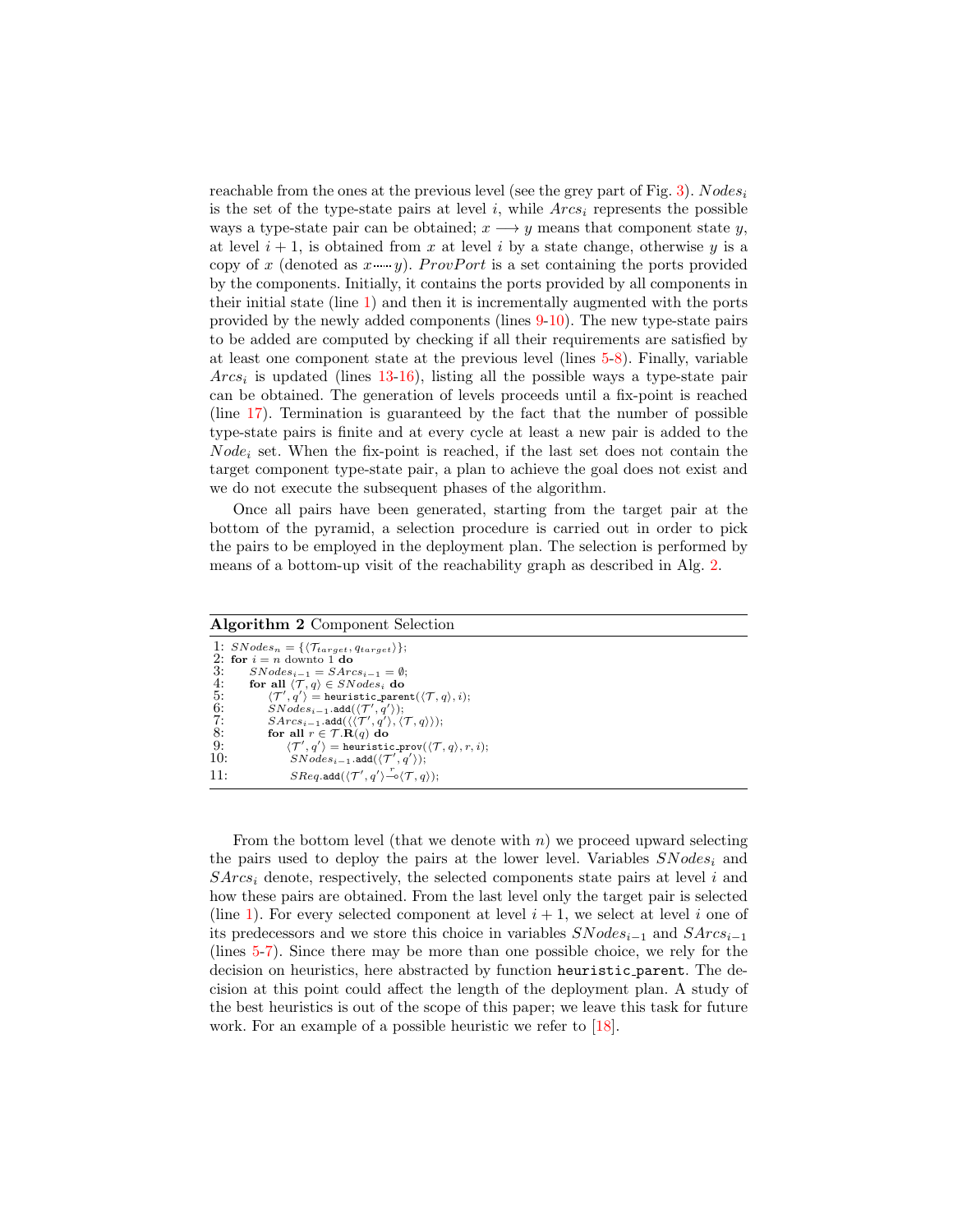For every require port needed by the selected pairs of level  $i+1$  that are not copies, we select a pair at level  $i$  that is able to activate a complementary provide port. This choice is recorded in  $SNodes_{i-1}$  and  $SReg$  (lines [10-11\)](#page-8-0). In particular, SReq maintains the indication of the kinds of binding between provide and require ports of components that will be used in the plan to be subsequently synthesized; these dependencies are represented by arcs  $\langle \mathcal{T}', q' \rangle \stackrel{r}{\multimap} \langle \mathcal{T}, q \rangle$ where  $\langle T', q' \rangle$  is the component type-state pair that activates the provide port r, while $\langle \mathcal{T}, q \rangle$  activates the complementary require port. Even in this case there is usually more than one possible alternative in the selection of the type-pair that can provide the requested port. As before, we rely on an heuristics, dubbed heuristic prov, to decide which pair is used as a provider.

Fig. [3](#page-9-0) depicts the output of this first phase for the MySQL master-slave example. The grey and black part is the reachability graph generated by Alg. [1,](#page-7-1) while the part only in black is a possible selection done by Alg. [2.](#page-8-0) For space reasons, master, slave and application are denoted by M, S and A respectively, and each state is referred by its initial upper-case letter: U for uninst, I for inst, S for serving, A for auth, D for dump and MS for master serving.

<span id="page-9-0"></span>

Fig. 3: Reachability graph and component selection for the running example.

The first level of Fig. [3](#page-9-0) contains components M, S and A in their initial states. At the second level, two pairs are added: component M in I and component S in I, derived respectively from M in U and S in U. At level 3, pair  $\langle M, S \rangle$  is added. At next step, pair  $\langle M, A \rangle$  can also be added since it derives from  $\langle M, S \rangle$  and its requirement on the interface slave ip is fulfilled by  $\langle S, I \rangle$ , appearing at previous level. The generation of the reachability graph proceeds as depicted until the pair  $\langle A, I \rangle$  is added: this is the last level as no new type-state pairs can be generated.

The selection procedure starts from the target node,  $\langle A, I \rangle$  in the last level. There is only one possible derivation for  $\langle A, I \rangle$  and so  $\langle A, U \rangle$  is selected as its origin. Since  $\langle A, I \rangle$  requires two interfaces, r *mysql* and s *mysql*, provided by  $\langle M, RS \rangle$  and  $\langle S, S \rangle$ , these providers are also selected. The selection process continues until components at the top level are selected.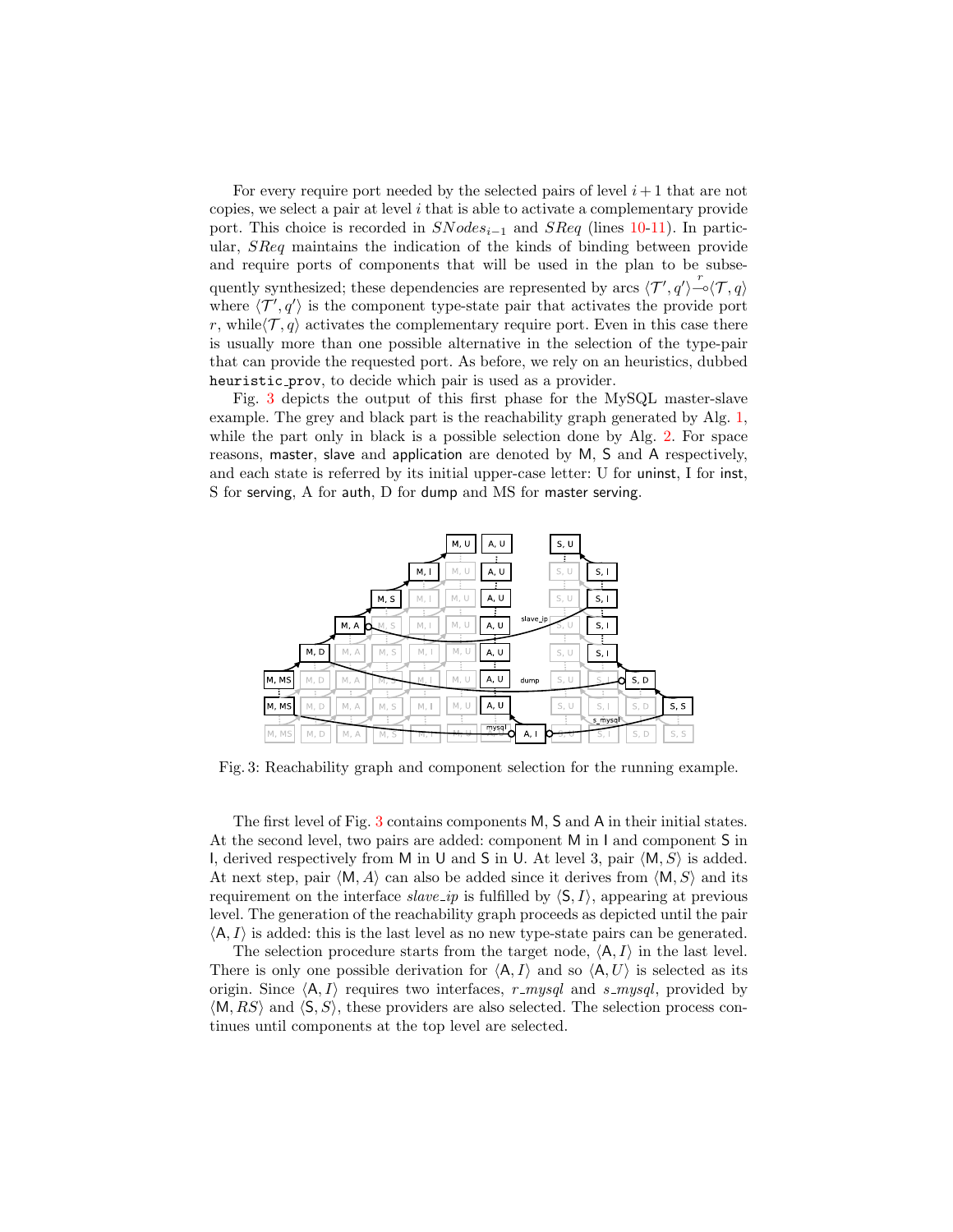#### 3.2 Abstract planning

The abstract plan specifies the life-cycle of all component types employed in the deployment of the target state. It can be seen as a directed graph where nodes represent either a new, del, or stateChange action, and arcs represent action precedence constraints. Every node is tagged by a triple denoting an action:  $\langle z, q, q' \rangle$  for a *stateChange* from state q to q' of instance  $z$ ;  $\langle z, \varepsilon, q_0 \rangle$ for a new action of instance z (in state  $q_0$ ), and  $\langle z, q, \varepsilon \rangle$  for del action on the instance z (in state q). Precedence arcs are of three kinds: (i)  $\longrightarrow$ : precedence of stateChange actions on the same instance; (ii)  $\stackrel{r}{\rightarrow}$ : precedence of instances that provide a resource r w.r.t instances requiring it; (iii)  $\frac{r}{\epsilon}$ : precedence of an instance requiring a port  $r$  w.r.t. actions that deactivate it.

#### <span id="page-10-0"></span>Algorithm 3 Abstract Plan Generation

|     | 1: $Paths = \text{getMaxPaths}(Nodes_0, \ldots, Nodes_n);$                                                               |
|-----|--------------------------------------------------------------------------------------------------------------------------|
|     | 2: $Act = \emptyset$ ; $InstMap = \{\}$ ;                                                                                |
|     | 3: for all $({\langle} \mathcal{T}, q_0 {\rangle}, \ldots, {\langle} \mathcal{T}, q_h {\rangle}) \in Paths$ do           |
| 4:  | $inst = getFreshName();$                                                                                                 |
| 5:  | $InstMap[inst] = T;$                                                                                                     |
| 6:  | $Act.\text{add}(\langle inst, \varepsilon, q_0 \rangle); \text{Act}.\text{add}(\langle inst, q_h, \varepsilon \rangle);$ |
| 7:  | for all $i \in [0h-1]$ do                                                                                                |
| 8:  | $Act.add(\langle inst, q_i, q_{i+1}\rangle)$                                                                             |
| 9:  | $Prec.add(\langle inst, \varepsilon, q_0 \rangle \longrightarrow \langle inst, q_0, q_1 \rangle));$                      |
| 10: | $Prec.add(\langle \langle inst, q_{h-1}q_h \rangle \longrightarrow \langle inst, q_h, \varepsilon \rangle))$ ;           |
| 11: | for all $i \in [0h-2]$ do                                                                                                |
| 12: | $Prec.add(\langle inst, q_i, q_{i+1} \rangle \longrightarrow \langle inst, q_{i+1}, q_{i+2} \rangle));$                  |
| 13: | for all $\langle \langle \mathcal{T}, q' \rangle_{-\infty}^{r} \langle \mathcal{T}', s' \rangle \rangle \in SReq$ do     |
| 14: | for all $n_1 = \langle i_1, s, s' \rangle \in Act$ . $InstMap[i_1] == \mathcal{T}'$ do                                   |
| 15: | let $n_2 = \langle i_2, q, q' \rangle \in Act$ where $InstMap[i_2] == \mathcal{T}$ in                                    |
| 16: | $Prec.add(n_2 \rightarrow n_1)$                                                                                          |
| 17: | let $n'_1$ where $n_1 \longrightarrow n'_1$ in                                                                           |
| 18: | repeat                                                                                                                   |
| 19: | let $n'_2 = \langle i_2, q', q'' \rangle$ where $n_2 \longrightarrow n'_2$ in                                            |
| 20: | if $q' \neq \varepsilon \wedge r \in \mathcal{T}.\mathbf{P}(q')$ then                                                    |
| 21: | $n_2 = n'_2$                                                                                                             |
| 22: | until $q'' == \varepsilon \lor r \notin \mathcal{T}.\mathbf{P}(q')$                                                      |
| 23: | $Prec.add(n'_1 - \rightarrow n_2)$                                                                                       |
|     |                                                                                                                          |

Alg. [3](#page-10-0) is used to derive the abstract plan. To generate an abstract plan we consider an instance for every maximal path that starts from a type-state pair in the top level and reaches a type-state that is not a copy. For instance, as shown in Fig. [3,](#page-9-0) for the master-slave example there are three maximal paths: one for the master (starting from  $\langle M, U \rangle$  and ending in  $\langle M, MS \rangle$ ), one for the dummy component and one for the slave (starting from  $\langle S, U \rangle$  and ending in  $\langle S, S \rangle$ ). The computation of the maximal paths is performed by the function getMaxPaths (line [1\)](#page-10-0). Variables Act and Prec are used to store the actions of the abstract plan and the precedence constraints, respectively.

The first loop (lines [3-12\)](#page-10-0) is used to generate the nodes of the abstract plan and the precedence constraints  $\longrightarrow$  among them. First of all, a new fresh name for the instance is generated (line [4\)](#page-10-0) and is associated to the component type of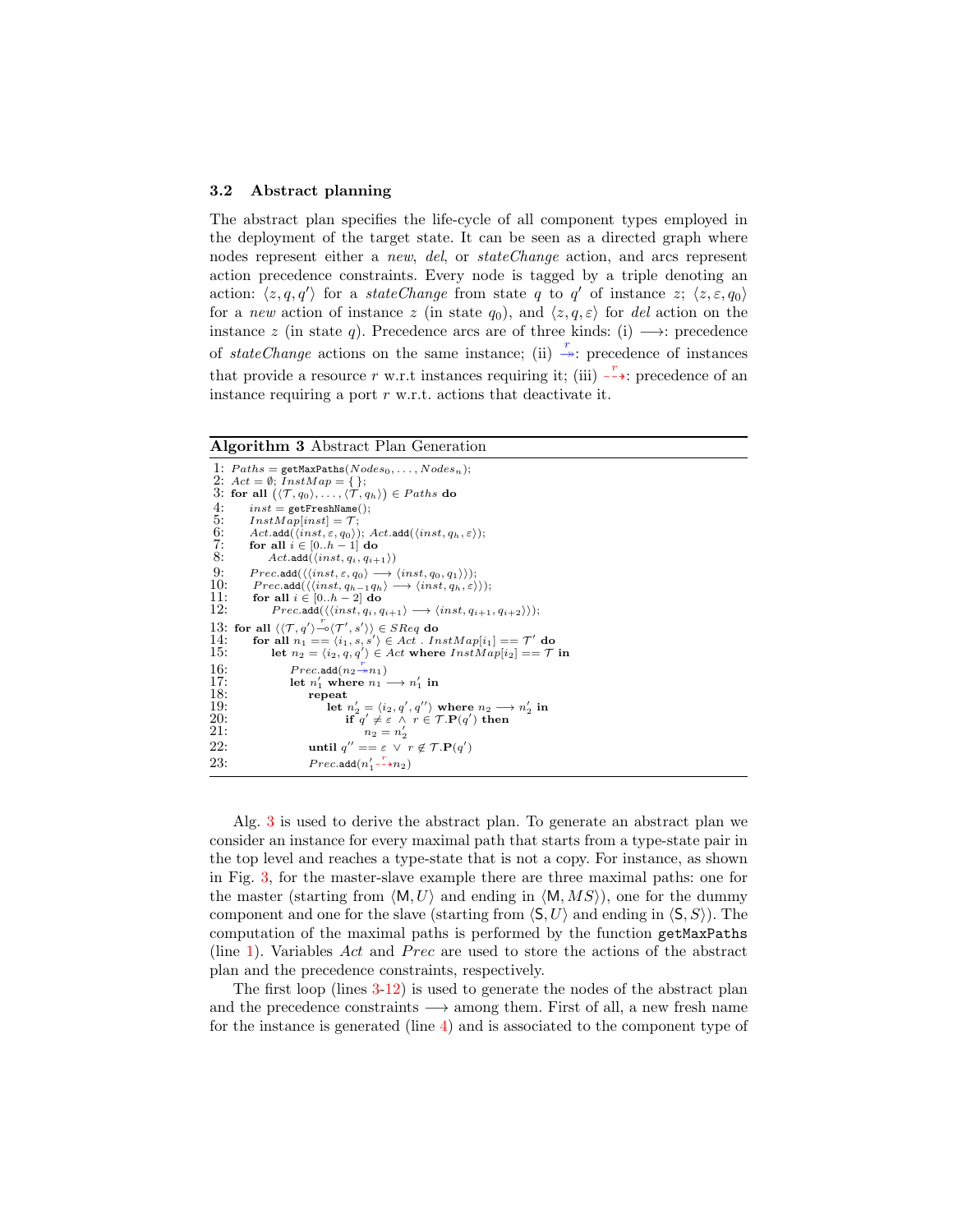the instance using the map  $InstMap$  (line [5\)](#page-10-0). After that, nodes corresponding to the creation and deletion of the instance are added (line  $6$ ), as well as nodes representing intermediate state changes (line [8\)](#page-10-0). The last part of the loop (lines [9-](#page-10-0) [12\)](#page-10-0) is used to generate the precedence arcs  $\longrightarrow$ .

The second loop, starting at line [13,](#page-10-0) adds for every dependency arc, selected in the reachability graph, a pair of  $\rightarrow$  and  $\rightarrow$  arcs. In particular, lines [17-23](#page-10-0) apply a relaxation of the  $\frac{r}{r-2}$  arc, since if a port r is provided also by successor states, then we can relax the constraint imposed by the  $\frac{r}{\sqrt{2}}$  arc by setting its destination to the last successor node that still provides r.

<span id="page-11-0"></span>

Fig. 4: Abstract plan for the running example.

Fig. [4](#page-11-0) displays the abstract plan for the running example. The rows represent the life-cycles of master, slave and application, respectively. The slave ip  $\stackrel{ve}{\rightarrow}$ from  $\langle s, U, I \rangle$  to  $\langle m, S, A \rangle$  expresses the fact that the stateChange of slave from uninstalled to installed must precede the *stateChange* of master from serving to auth because state auth of server requires interface  $slave_i$ , provided by slave in state installed. The twin  $-\rightarrow$  arc states that master must switch from auth to dump before slave switches from installed to dump, as this state ceases providing interface  $slave\_ip$ , otherwise its requirement would become unfulfilled. Following the same principle we can interpret the pair of arcs  $\langle m, A, D \rangle \rightarrow \langle s, I, D \rangle$  and  $\langle s, D, S \rangle \rightarrow \langle m, D, MS \rangle$  for interface dump. Finally, the target is represented by node  $\langle a, U, I \rangle$ , namely application entering state installed. This state requires two interfaces, mysql and s\_mysql provided respectively by master in state master serving and slave in state serving. Two  $\rightarrow \arcsin \left( \text{together with their } -\rightarrow \text{counter-} \right)$ parts) are thus added with destination  $\langle a, U, I \rangle$ , one from  $\langle s, D, S \rangle$  and the other one from  $\langle m, D, MS \rangle$ .

#### 3.3 Plan generation

The main idea for the synthesis of a concrete deployment plan is to visit the nodes of the abstract plan in topological order until the target component is reached. Visiting a node consists of performing that action. Moreover, in order to properly satisfy component requirements, when an incoming  $\rightarrow$  is encountered a, new binding should be created, and when an outgoing  $-\rightarrow$  is encountered, the corresponding binding should be deleted.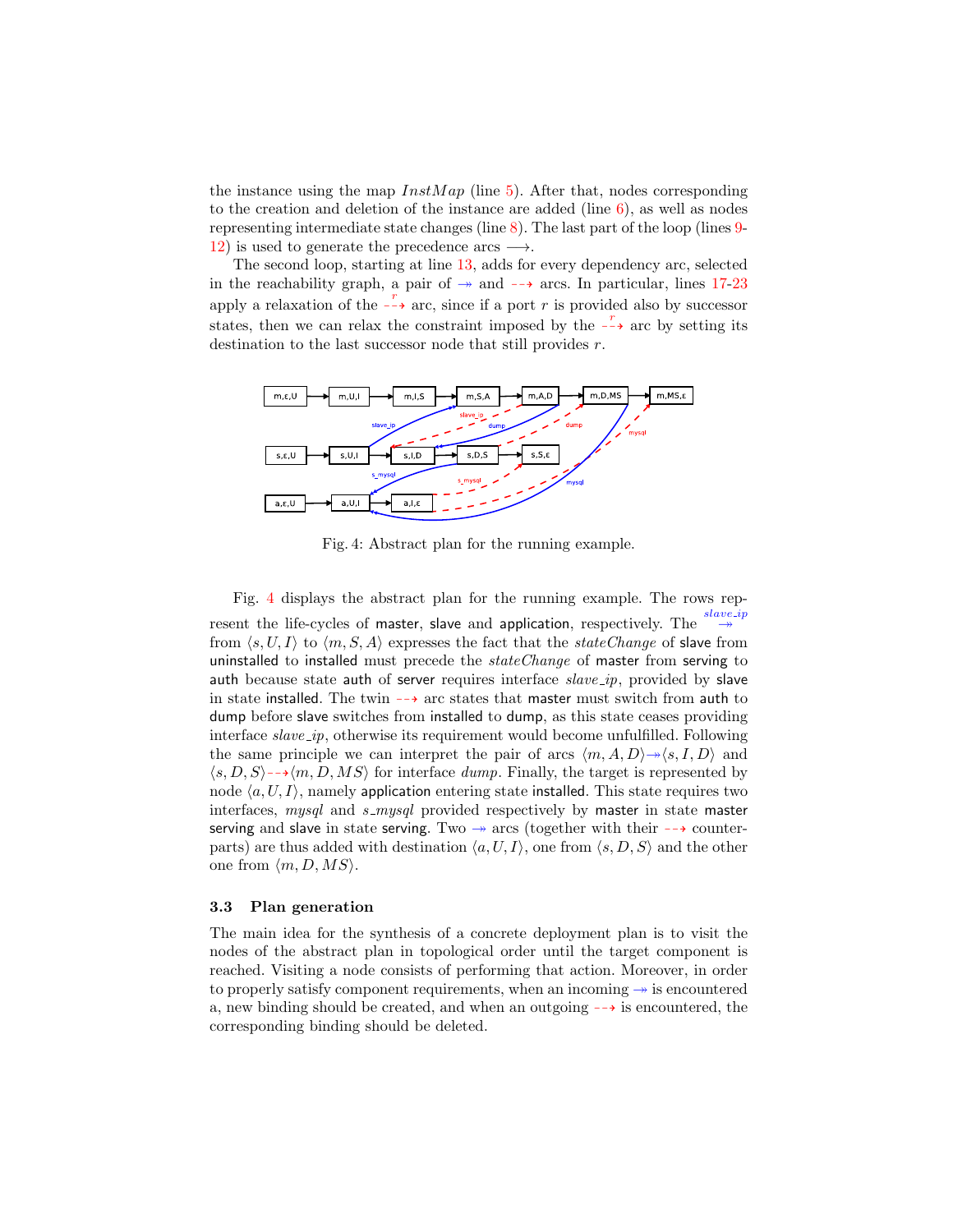<span id="page-12-0"></span>Algorithm 4 Plan synthesis

1:  $Plan = []$ ;  $ToVisit = []$ ;  $finished = false;$ <br>?: procedure processive processive  $Encv((i, x, y))$ 2: procedure PROCESSINSTANCEEDGE( $\langle i, x, y \rangle$ )<br>3: let  $n \in Act$  where  $\langle i, x, y \rangle \longrightarrow n \in Pr$ 3: let  $n \in Act$  where  $\langle i, x, y \rangle \longrightarrow n \in Prec$  in<br>4:  $Prec$  remove $(\langle i, x, y \rangle \longrightarrow n);$ 4:  $Prec$ .remove $(\langle i, x, y \rangle \longrightarrow n);$ <br>5: if no\_incoming\_edges(n) then if no\_incoming\_edges(n) then  $ToVisit.push(n);$ 6: procedure PROCESSBLUEEDGES $(\langle i, x, y \rangle)$ 7: for all  $\langle i, x, y \rangle \rightarrow{\pi} \langle i', x', y' \rangle \in \text{Prec do}$ 8:  $Plan.append(bind(r, i, i'))$ ;  $Prec$ .remove $(\langle i, x, y \rangle \rightarrow \langle i', x', y' \rangle)$ ; 9: if no\_incoming\_edges( $\langle i', x', y' \rangle$ ) then  $\hat{ToVisit}$  push $(\langle i', x', y' \rangle)$ ; 10: procedure PROCESSREDEDGES $(\langle i, x, y \rangle)$ 11: for all  $\langle i, x, y \rangle \rightarrow \langle i', x', y' \rangle \in \text{Prec do}$ 12: Plan.append(unbind(r, i', i)); Prec.remove( $\langle i, x, y \rangle - \frac{r}{r} \langle i', x', y' \rangle$ );<br>13: if no\_incoming\_edges( $\langle i', x', y' \rangle$ ) then  $ToVisit.push(\langle i', x', y')$ ); 14: 15: for all  $n = \langle i, x, y \rangle \in Act$  do ⊳ add initial nodes and initial nodes and initial nodes and initial nodes and initial nodes and initial nodes and initial nodes and initial nodes and initial nodes and initial nodes and ini 16: if no incoming edges  $(n)$  then<br>17: Plan appending  $n(i)$ : Inst. 17:  $Plan.append(new(i : InstMap[i]);$ <br>18:  $ToVisit.push(n);$  $ToVisit.\texttt{push}(n);$ 19:  $repest$ <br>20:  $repe$ 20: repeat<br>21:  $\langle i, x \rangle$ 21:  $\langle i, x, y \rangle = ToVisit.pop();$   $\triangleright$  extract node<br>22:  $\qquad \qquad \text{if } x == \varepsilon \text{ then}$   $\qquad \qquad \triangleright$  initial node 22: if  $x == \varepsilon$  then<br>23: PROCESSINSTA 23: PROCESSINSTANCEEDGE( $\langle i, x, y \rangle$ )<br>
24: else if  $y == \varepsilon$  then 24: else if  $y == \varepsilon$  then  $\triangleright$  final node  $\frac{25}{25}$ :  $\triangleright$  final node 25: PROCESSREDEDGES $(i, x, y)$ <br>
26: Plan.append $(det(i));$ <br>
27: else  $Plan.append(det(i));$ else 27: else  $\frac{11}{28}$  else  $\frac{11}{28}$  internal node  $\frac{11}{28}$  internal node 28: Plan.append(stateChange( $\langle i, x, y \rangle$ ));<br>29: PROCESSBLUEEDGES( $\langle i, x, y \rangle$ )) 29: PROCESSBLUEEDGES( $\langle i, x, y \rangle$ )<br>30: PROCESSREDEDGES( $\langle i, x, y \rangle$ ) 30: PROCESSREDEDGES $(i, x, y)$ <br>31: PROCESSINSTANCEEDGE $(i, x)$ PROCESSINSTANCEEDGE $(\langle i, x, y \rangle)$ 32: if  $InstMap[i] == T_{target} \wedge y == q_{target}$  then  $finiished = true;$  > target is found 33:  $Act.\mathtt{remove}(\langle i, x, y \rangle);$ <br>34:  $\textrm{until } ToVisit == [\ ] \ \lor$ 34: until  $ToVisit == [] \vee finished$ <br>35: if  $\neg finished$  then 35: if  $\neg finished$  then<br>36:  $n = \text{Duplicate}()$ 36:  $n = \text{Dupiter}();$ <br>37:  $ToVisit.push(n)$  $\operatorname{\mathit{To}}\operatorname{\mathit{Visit}}$  .push(n);  $38:$  until  $finished$ 

Alg. [4](#page-12-0) builds the plan adding actions to the list Plan. Nodes can be visited if they do not have precedence constraints, i.e. incoming arcs. Function no incoming edges checks this and if it is true nodes are added to the stack ToV isit. At the beginning, all initial nodes are pushed on  $T_oV\$ isit (lines [15-18\)](#page-12-0) and a new action is added to the plan for every initial node (line [17\)](#page-12-0). The algorithm then proceeds considering one action  $a = \langle i, x, y \rangle$  in ToV *isit* at a time until the target node is encountered or  $ToVisit$  becomes empty. For every outgoing  $-\rightarrow$  arc of a, an unbind action is added to the plan and the arc is removed from  $Prec$  (lines [11-13\)](#page-12-0). If a is a delete action then the corresponding delete ac-tion is added to the plan (line [26\)](#page-12-0). For every outgoing  $\rightarrow$  arc of a, a bind action is added to the plan and the arc is removed from  $Prec$  (lines  $7-9$ ). Finally, if a is an intermediate node, a stateChange action is added to the plan (line [28\)](#page-12-0). In case of new or state changes the outgoing  $\rightarrow$  arcs of n are removed from Prec.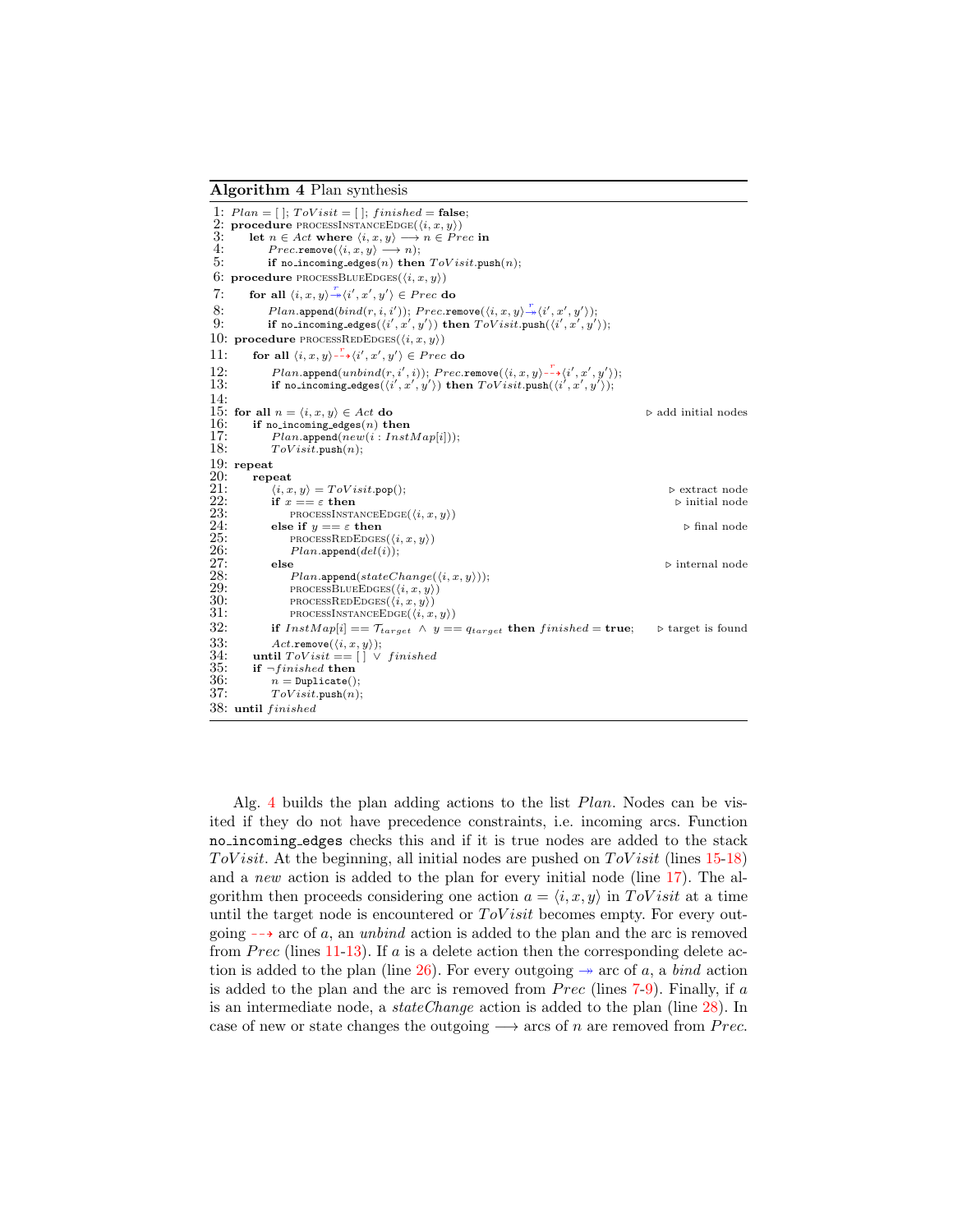Everytime an arc is removed, the target of the arc is pushed to  $To Visit$  if it has no incoming arcs.

Note that the topological visit could not reach the target if a cycle is present in the graph. This happens when an instance is required to perform a state change as well as provide a port that the state change deactivates. In these cases, it is necessary to duplicate the instance: one new copy remains in the state, thus keeping the provide port active, and in this way the original instance is allowed to perform the state change. Lines [35-37](#page-12-0) deal with the duplication process, calling function Duplicate in Alg. [5.](#page-13-0)

#### <span id="page-13-0"></span>Algorithm 5 Duplicate

|     | 1: function DUPLICATE                                                                                                                                           |
|-----|-----------------------------------------------------------------------------------------------------------------------------------------------------------------|
| 2:  | let $n = \langle i, x, y \rangle \in Act$ where $y \neq \varepsilon \land \exists n' \in Act$ . $(n' \rightarrow n \in Prec \lor n' \rightarrow n \in Prec)$ in |
| 3:  | $i' =$ getFreshName(); $InstMap[i'] = InstMap[i]$ ; $Act.add(\langle i', x, \varepsilon \rangle);$                                                              |
| 4:  | for all $n'$ -- $\rightarrow$ $\langle i, x, y \rangle \in Prec$ do                                                                                             |
| -5: | $Prec.\mathtt{remove}(n' \rightarrow i, x, y)); \text{ } Prec.\mathtt{add}(n' \rightarrow i', x, \varepsilon));$                                                |
| 6:  | for $(j = Plan.size() - 1; j > 0; j = j - 1)$ do                                                                                                                |
| 7:  | if $Plan[j] == bind(r, i, z)$ then $Plan[j] = bind(r, i', z)$ ;                                                                                                 |
| -8: | else if $Plan[j] == bind(r, z, i)$ then $Plan.insert(bind(r, z, i'), j);$                                                                                       |
| 9:  | else if $Plan[j] == unbind(r, i, z)$ then $Plan[j] = unbind(r, i', z);$                                                                                         |
| 10: | else if $Plan[j] == unbind(r, z, i)$ then $Plan.insert(unbind(r, z, i'), j);$                                                                                   |
| 11: | else if $Plan[j] == new(i : \mathcal{T})$ then $Plan.insert(new(i : \mathcal{T}), j);$                                                                          |
| 12: | else if $Plan[j] == stateChange(\langle i, x, y \rangle)$ then                                                                                                  |
| 13: | $Plan.\text{insert}(stateChange(\langle i', x, y \rangle, j));$                                                                                                 |
| 14: | return $\langle i, x, y \rangle$ ;                                                                                                                              |
|     |                                                                                                                                                                 |

The Duplicate function first identifies a state change node  $\langle i, x, y \rangle$  with only incoming  $-\rightarrow$  arcs (line [2\)](#page-13-0). i is the instance to duplicate until the node preceding  $\langle i, x, y \rangle$ . A fresh name i' is assigned to identify the new instance and the delete node of i' is added to the set of actions (line [3\)](#page-13-0). All  $-\rightarrow$  arcs incoming into  $\langle i, x, y \rangle$ are redirected towards the new node  $\langle i', x, \varepsilon \rangle$  (lines [4-5\)](#page-13-0). Then, the actions already performed on  $i$  are duplicated in order to perform them also on the new instance i' (lines  $6-13$ ). The actions new and stateChange of i' are added to the plan immediately after the new and  $stateChange$  actions of i (lines [11,](#page-13-0) [13\)](#page-13-0). Similarly, bind and unbind actions where i requires something from another instance, are replicated (lines  $8, 10$  $8, 10$ ). The *bind* and unbind actions where i instead provides something for other instances, are replaced with bind and unbind actions involving  $i'$  instead of  $i$  (lines [7,](#page-13-0) [9\)](#page-13-0).

The Duplicate function returns the node  $\langle i, x, y \rangle$ ; notice that this node is immediately added to the  $T oV isit$  stack since, after the duplication procedure, it has no precedence constraints. Alg. [4](#page-12-0) eventually terminates since the number of duplications needed to reach the target component is bound by the number of actions in the original abstract plan.

As an example, starting from the abstract plan of Fig[.4,](#page-11-0) a possible deployment plan for the master slave scenario is the following one: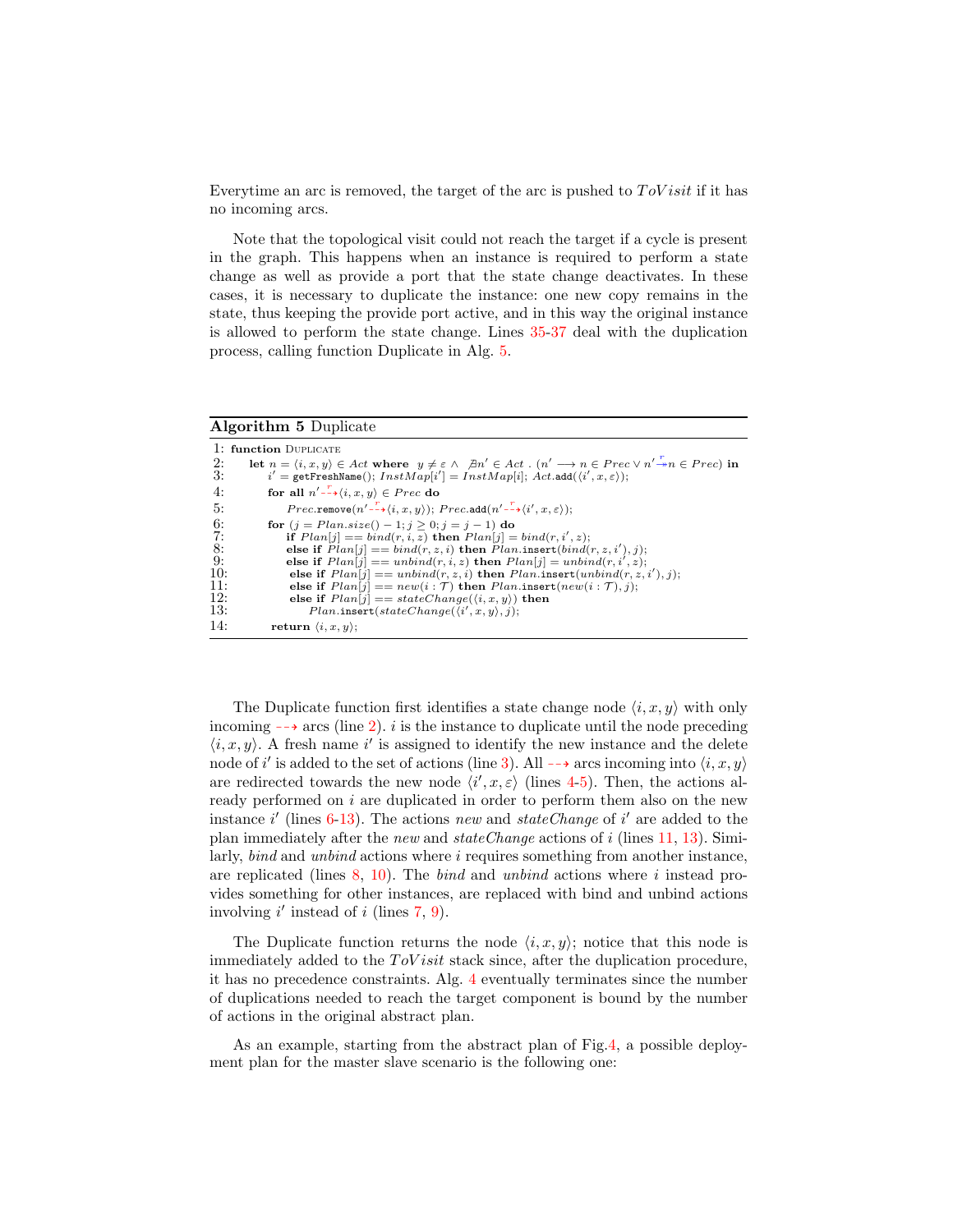$Plan = [new(m : master); new(s : slave); new(a : application);$  $stateChange(m, \text{uninst}; stateChange(m, \text{inst};)$ ;  $stateChange(m, \text{inst}, \text{seving}); bind(slave\_ip, s, m);$  $stateChange(s, \text{uninst}, \text{inst}); stateChange(m, \text{seving}, \text{auth}); unbind(slove\_ip, s, m);$  $bind(dump, m, s); stateChange(m, \text{auth}, \text{dump}); stateChange(s, \text{inst}, \text{dump});$  $unbind(dump, m, s); bind(s_mysql, s, a); stateChange(s, \text{dump}, \text{seving});$  $bind(mysql, m, a); stateChange(m, dump, master serving);$ 

stateChange(a, uninst, inst) ] Note that this plan is generated without applying instance duplication; the interested reader can refer to [\[18\]](#page-19-0) for an example involving duplication.

## <span id="page-14-0"></span>4 Formal analysis of the algorithm

In this section we prove that the proposed algorithm, called DeploymentPlanner in the following, is sound and complete, i.e. it produces a correct deployment plan if and only if it exists. Moreover, we prove that it runs in polynomial time w.r.t. the size of the problem.

<span id="page-14-1"></span>Theorem 1 (Soundness). Given a universe of components U, a component type  $\mathcal{T}_t$ , and a target state  $q_t$ , if the DeploymentPlanner algorithm computes a sequence of actions  $\alpha_1, \ldots, \alpha_m$ , then  $\langle U, \emptyset, \emptyset, \emptyset \rangle \stackrel{\alpha_1}{\longrightarrow} C_1 \stackrel{\alpha_2}{\longrightarrow} \ldots \stackrel{\alpha_m}{\longrightarrow} \mathcal{C}_m$  is a deployment plan for  $\mathcal{T}_t$  in state  $q_t$ .

*Proof.*  $(U, \emptyset, \emptyset, \emptyset)$  is the empty configuration and therefore it is correct by definition.  $\langle \mathcal{T}_t, q_t \rangle$  is contained in  $\mathcal{C}_m$  since Alg. [4](#page-12-0) terminates when the state change to obtain  $\langle \mathcal{T}_t, q_t \rangle$  is added to the plan. To prove the thesis we have to show that every reconfiguration action preserves correctness. This can be proven by cases on the kind of  $\alpha_i$  action. If  $\alpha_j$  is a bind or new action, correctness is preserved since these two actions do not violate any requirement.

If  $\alpha_i = stateChange(i, x, y)$  then  $\alpha_i$  may invalidate correctness in two ways: either  $i$  stops providing a port  $p$ , needed by someone else or state  $y$  of  $i$  requires a port r, not provided in  $\mathcal{C}_j$ . In the first case, if i' is the component requiring p, by Alg. [3](#page-10-0) there is an arc  $\stackrel{p}{\rightarrow}$  from i to i', that goes from a predecessor of  $\langle i, x, y \rangle$ to a node of i'. Together with it, a twin  $\frac{p}{\sqrt{p}}$  arc, from i' to i, is added, that has  $\langle i, x, y \rangle$  as destination. This guarantees that an unbind action is added to the plan before the  $stateChange(i, x, y)$ , thus i' does not require p any longer, and so correctness is ensured. For the second case, if  $i$  in  $y$  requires a port  $r$ , then, for the same reason as above, there exists an  $\frac{r}{\sqrt{2}}$  arc from a successor of  $\langle i, x, y \rangle$  in i, to one node of i'. Thus a twin  $\stackrel{r}{\rightarrow}$  arc exists, from i' to a predecessor of  $\langle i, x, y \rangle$ in  $i$ , meaning that the corresponding *bind* action is added to the plan before the  $stateChange(i, x, y)$  action, and correctness is not violated.

Let us consider the case  $\alpha_j = unbind(r, i', i)$ . It does not violate correctness since by Alg. [4](#page-12-0) we add an *unbind* action for every  $\langle i, x, y \rangle \sim \rightarrow \langle i', x', y' \rangle$  arc. This ensures that instance  $i$ , that required  $r$ , has already stopped requiring it.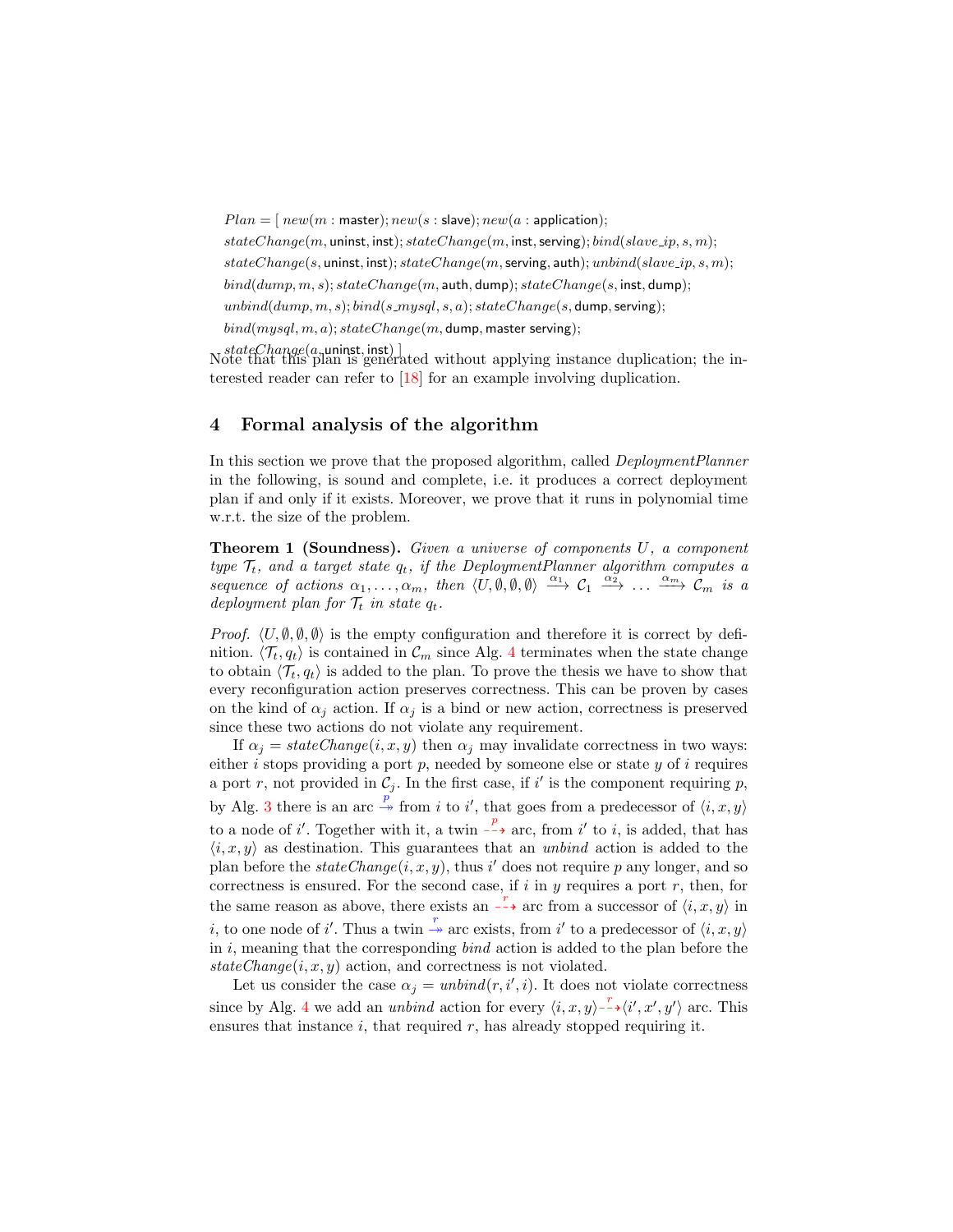Similarly, if  $\alpha_i = del(i)$ , it may violate correctness by deleting a component that still provides a needed port. This, however, is never the case because delete actions have just  $\frac{r}{r-1}$  incoming arcs. Therefore, by Alg. [4,](#page-12-0) this action is performed only after all instances requiring r have stopped requiring it.  $□$ 

The second result shows that the algorithm is complete, i.e. if a deployment plan exists, then the algorithm will eventually find one. To prove completeness we rely on the following lemma, stating that all circularities in the abstract plan contain at least an  $-\rightarrow$  arc. This key property guarantees, in presence of circularities, the existence of a node that has as only  $-\rightarrow$  incoming arcs. This is the node chosen by Alg. [5](#page-13-0) for duplication, to eliminate a cycle and proceed with the topological visit.

#### <span id="page-15-0"></span>**Lemma 1.** Every cycle in the abstract plan contains at least an  $\rightarrow$  arc.

*Proof.* (By contradiction). Assume that the cycle contains just  $\rightarrow$  and  $\rightarrow$ . If an  $\rightarrow$  arc belongs to the cycle this means that during the reachability analysis a component type-state pair of a higher level required a port from a type-state pair in a lower level. This is impossible by construction. Hence the cycle contains only  $\rightarrow$  arrows. This means that the actions involved in the cycle are just state changes. Moreover the type-state pairs obtained with these state changes are mutually dependent, i.e. the component  $z_1$  to reach a state  $q_1$  needs something provided by  $z_2$  in state  $q_2$  and, vice versa, the component  $z_2$  to reach  $q_2$  needs something provided by  $z_1$  $z_1$  in  $q_1$ . By Alg. 1 mutually dependent type-state cannot be obtained. ⊓⊔

Theorem 2 (Completeness). Given an universe of components U, a component type  $\mathcal{T}_t$ , and a target state  $q_t$ , if a solution exists to the deployment problem on input  $I = (U, \mathcal{T}_t, q_t)$ , then algorithm DeploymentPlanner returns a deployment plan for I.

Proof. Since by hypothesis there is a sequence of create and state change actions that allow the deployment of  $\mathcal{T}_t$  in state  $q_t$ , during the reachability analysis the component state pair  $\langle \mathcal{T}_t, q_t \rangle$  is obtained. A correct plan will be produced (Thm. [1\)](#page-14-1) assuming that the abstract plan and plan generation phases terminate. The former terminates because given the reachability graph, the maximal number of maximal paths is finite. The latter terminates because duplication will be needed at most  $k^2$  times, where k is the number of component type-state pairs in the last level of the reachability graph. Indeed, to reach the target component state pair, potentially all the state changes and create actions of the abstract plan could be visited. When there is a cycle that forbids the visit of a state change action, as a direct consequence of Lemma [1,](#page-15-0) there is at least a state change action that has only  $-\rightarrow$  incoming arcs. The duplication procedure removes all the cycles involving that action without creating new ones. The topological visit can therefore proceed and it eventually terminates since at every duplication at least a state change could be performed and the number of state change actions in the abstract plan is finite and fixed. ⊓⊔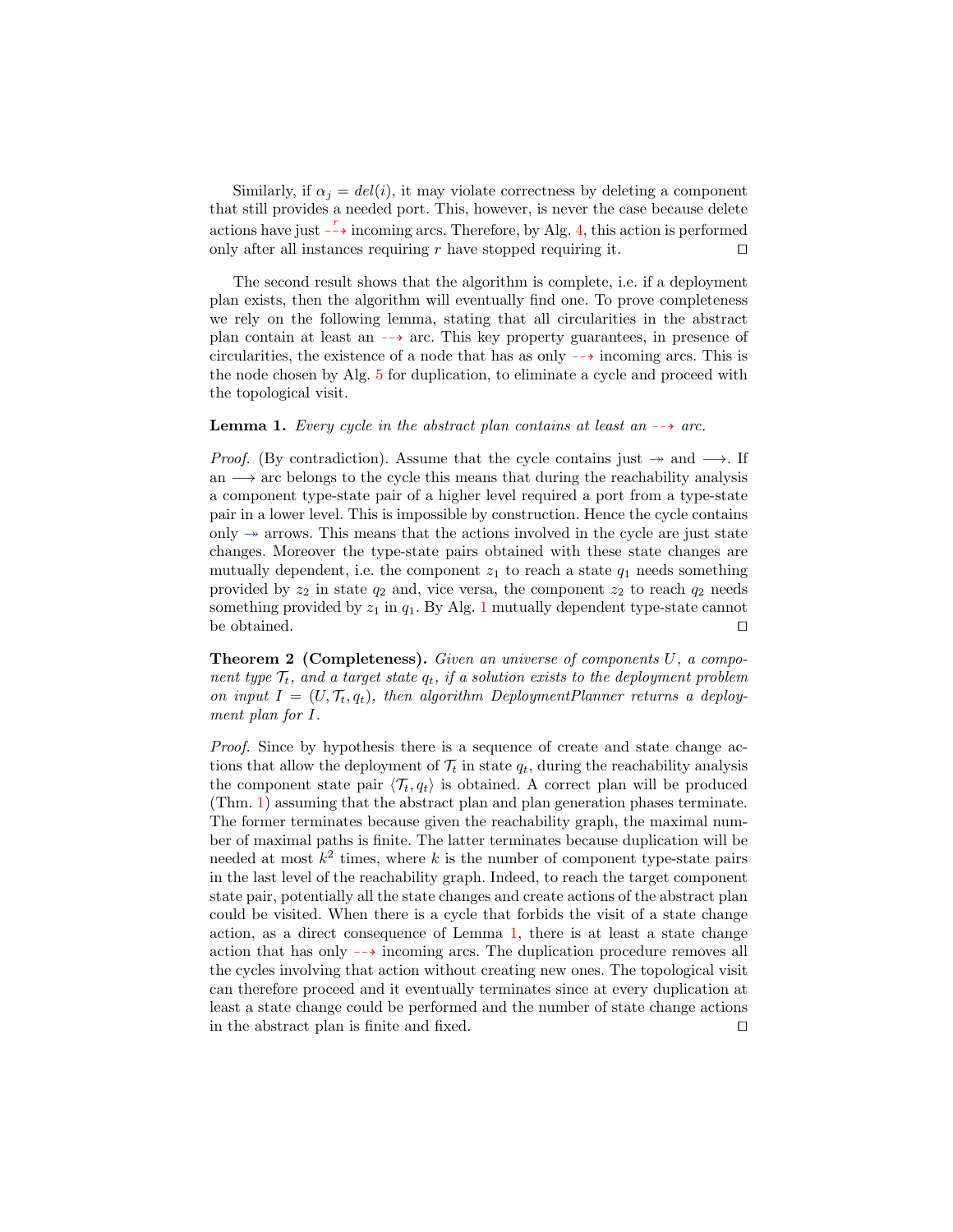As a final result we prove that *DeploymentPlanner* runs in polynomial time.

Theorem 3 (Complexity). The DeploymentPlanner algorithm runs in polynomial time.

*Proof.* Let us denote with k the total number of possible component type-state pairs, with b the maximal number of predecessors of a type-state pair, and with h the maximal number of ports. Every level of the reachability graph has no more than k type-state pairs. At every level one or more type-state pairs are added, hence the reachability analysis terminates and in the pyramid there are at most  $k + 1$  levels. To build a new level from a previous one it is necessary to filter the successors of the components in the previous level by checking if their requirements are satisfied. Since a component has at most k successors and requires at most h ports, the cost of building a level is  $O(hk^2)$ . The pyramid has at most  $k + 1$  $k + 1$  levels, hence Alg. 1 runs in  $O(hk^3)$  time.

To select the bindings and the components (Alg. [2\)](#page-8-0), for every type-state pair at most h ports and b parent pairs need to be considered. Since in every level there could be potentially k pairs and the total number of pairs in the reachability graph is  $O(k^2)$  $O(k^2)$  $O(k^2)$ , Alg. 2 takes  $O(bhk^3)$  time.

The computation of the maximal paths in Alg. [3](#page-10-0) can be performed in  $O(k^3)$ since there are at most  $k^2$  maximal paths of length k. The generation of the abstract plan can be done in  $O(hk^2)$  since there could be at most  $k^2$  actions, each of them having no more than  $h + 1$  outgoing precedence constraints.

Alg. [4](#page-12-0) relies on duplicating an instance whenever the topological visit gets stuck, due to precedence constraint cycles. In the worst case, a duplication is needed for every node of every instance and to detect which node to duplicate all the nodes could be visited. Since every node has at most  $2hk^2 + 1$  incoming arcs, detecting the node to duplicate has a worst case cost of  $O(hk^4)$ . The duplication procedure may update the plan adding or modifying at most an action for every node and binding involving the instance to duplicate. Since an instance could be involved in k actions and every action has up to  $2hk^2 + 1 + h$  (incoming and outgoing) arcs, the cost to perform a duplication is  $O(hk^3)$ . Therefore, in the worst case, the cost of all duplications is  $O(hk^4)$ .

The topological visit of the abstract plan is linear w.r.t. the number of nodes and thus requires  $O(k^3)$  steps.

Summing up, the DeploymentPlanner algorithm has a total complexity of  $O(bhk^3) + O(hk^4)$ , which considering b bound by k, amounts to  $O(hk^4)$ . □

#### <span id="page-16-0"></span>5 Related work and conclusions

In this work we address the problem of finding a suitable technique to automatize the deployment of complex systems assembled from a large number of interconnected components. We propose an algorithm that computes in polynomial time the actions needed to deploy such a system and prove soundness and completeness of this novel approach.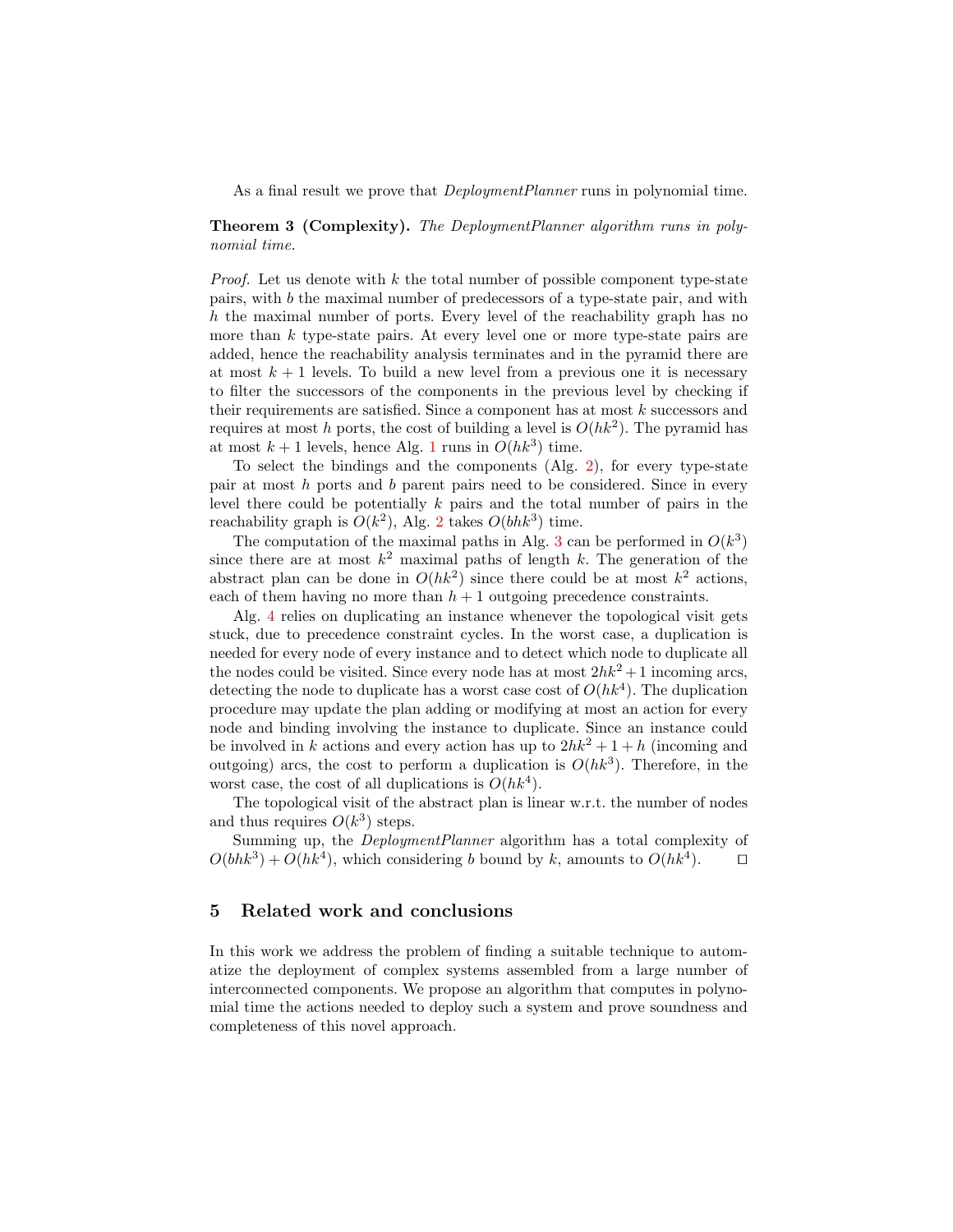To describe a system we adopt the Aeolus component model [\[12\]](#page-18-4). According to it, components are grey-boxes with provide and require ports and with an associated automaton, describing the component life-cycle, and expressing for each internal state the corresponding ports that are (de)activated. The idea to specify a component by means of a black-box with an interface that exhibits to the (outside) environment its behavior is widely adopted. For instance, the standard definition of component in the UML specification [\[1\]](#page-18-6) sees components as black-boxes that may provide and require certain interfaces. This sometimes is not enough and the inner structure of a component must be also considered. The use of automata as a formal model is a natural choice as testified, for instance, by interface automata  $[8,17]$  $[8,17]$ . These models allow to develop formal verification methods for properties of interest but, differently from our approach, they focus on checking component compatibility and behavior refinement. The FraSCAti [\[23\]](#page-19-1) platform, by leveraging on a concise and expressive description of a complex software system, defined by the Fractal component model [\[5\]](#page-18-9), develops a framework for managing the deployment of applications in the cloud. It is up to the system designer, however, to select the components and to realize their interconnection. Process calculi approaches are also used to model soft-ware components, e.g. [\[3](#page-18-10)[,22,](#page-19-2)[6,](#page-18-11)[19\]](#page-19-3). The focus of these approaches, however, is not on deployment but rather on modeling interaction and communication between components.

Industrial tools such as [\[7](#page-18-12)[,16,](#page-18-13)[21,](#page-19-4)[20,](#page-19-5)[24](#page-19-6)[,15\]](#page-18-0) are available to ease the deployment of software. They allow to automatize the process of carrying out the deployment of components on a pool of machines, provided a deployment plan is known in advance.

Related to our work are [\[14](#page-18-14)[,10\]](#page-18-15) that compute final configurations solving a Constraint Satisfaction Problem. Both these works however do not provide a sequence of actions to reach the desired configuration.

Engage [\[13\]](#page-18-1) uses automata to specify a component's behaviour and it is able to deploy the resources completing a target partial configuration. However, it relies on the assumption that the dependency graph is acyclic, meaning that circular dependencies among components are not admitted.

Closely related is [\[2\]](#page-18-16) that proposes an heuristic-based algorithm to remove build dependency cycles for bootstrapping a Linux software distribution. The building order of the packages is generated using a topological sort of a graph. However, differently from our work, one of the assumptions is that once a package is recompiled, its older version is no longer required.

A proof of concept implementation of the DeploymentPlanner algorithm has been developed and described in [\[18\]](#page-19-0) with some preliminary validation modeling more complex use cases. Results are encouraging as the tool is able to produce plans in less than a minute, for scenarios involving hundreds of components. As future work we intend to study the impact of the selection heuristics on the length of the deployment plan. We deem that with the right heuristics the number of components involved in the plan could be greatly reduced. We aim to further refine the current technique by considering also reconfiguration plans,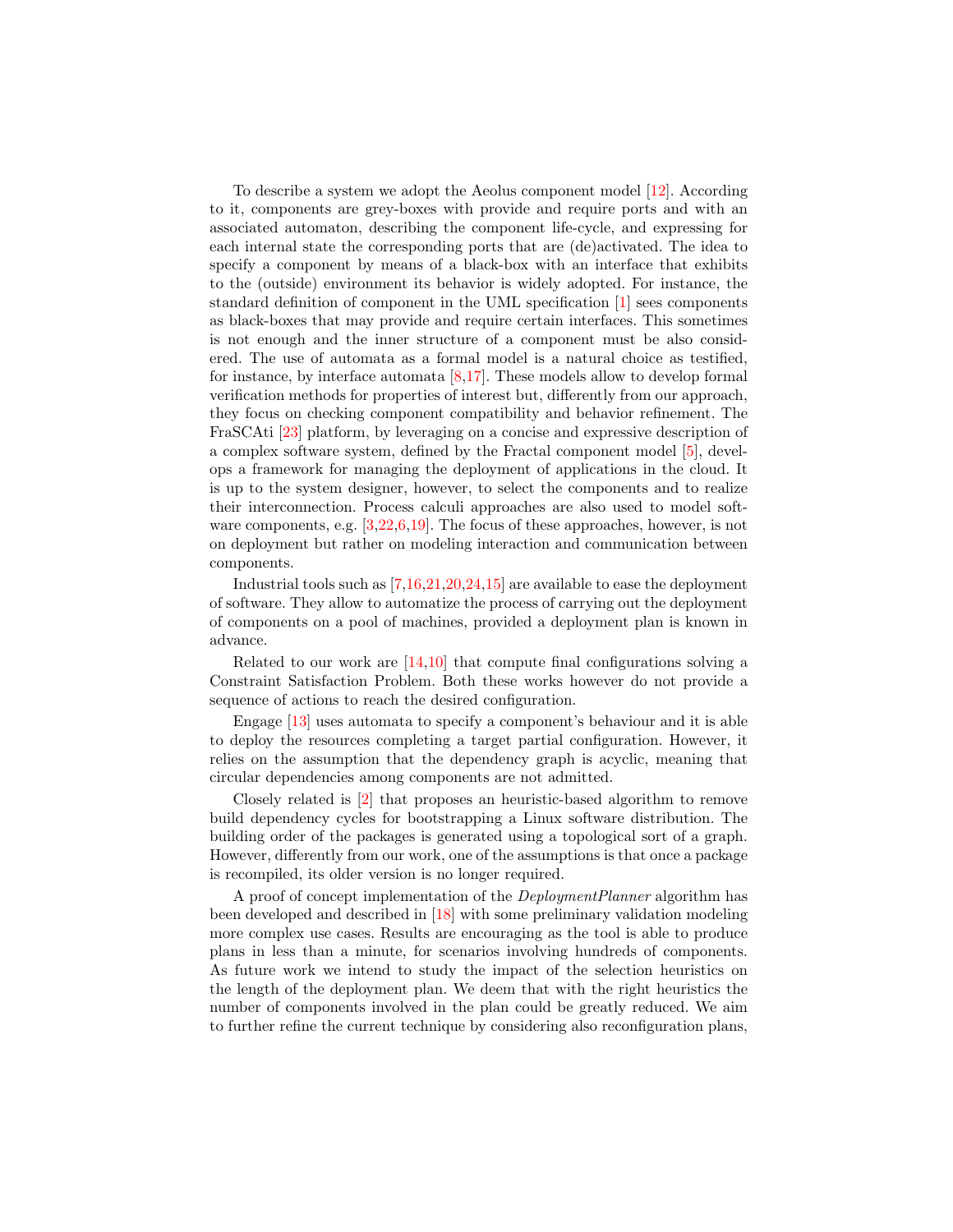dealing with cases in which the initial configuration has already some deployed components. Finally, we would like to take into account conflicts, producing in a reasonable amount of time plans that do not violate them or minimize the time windows where a system is inconsistent.

# References

- <span id="page-18-6"></span>1. OMG Unified Modeling Language (UML), Superstructure, V2.4.1.
- <span id="page-18-16"></span>2. P. Abate and S. Johannes. Bootstrapping Software Distributions. In *CBSE'13*, pages 131–142. ACM, 2013.
- <span id="page-18-10"></span>3. F. Achermann and O. Nierstrasz. A Calculus for Reasoning about Software Composition. *Theor. Comput. Sci.*, 331(2-3):367–396, 2005.
- <span id="page-18-3"></span>4. S. Baron, Z. Peter, T. Vadim, Z. Jeremy, L. Arjen, and B. D. J. *High performance MySQL, 2nd edition*. O'Reilly, second edition, 2008.
- <span id="page-18-9"></span>5. E. Bruneton, T. Coupaye, M. Leclercq, V. Quéma, and J.-B. Stefani. The FRAC-TAL Component Model and its Support in Java. *Softw., Pract. Exper. '06*, 36(11- 12):1257–1284, 2006.
- <span id="page-18-11"></span>6. M. Bundgaard, T. T. Hildebrandt, and J. C. Godskesen. A CPS Encoding of Name-Passing in Higher-Order Mobile Embedded Resources. *Theor. Comput. Sci.*, 356(3):422–439, 2006.
- <span id="page-18-12"></span>7. M. Burgess. A Site Configuration Engine. *Computing Systems*, 8(2):309–337, 1995.
- <span id="page-18-7"></span>8. L. De Alfaro and T. A. Henzinger. Interface Automata. In *ACM SIGSOFT Software Engineering Notes*, volume 26, pages 109–120. ACM, 2001.
- <span id="page-18-2"></span>9. Circular Build Dependencies. [http://wiki.debian.org/](http://wiki.debian.org/CircularBuildDependencies) [CircularBuildDependencies](http://wiki.debian.org/CircularBuildDependencies). Retrieved June 2013.
- <span id="page-18-15"></span>10. R. Di Cosmo, M. Lienhardt, R. Treinen, S. Zacchiroli, and J. Zwolakowski. Optimal Provisioning in the Cloud. Technical report, Aeolus project, June 2013. [http:](http://hal.archives-ouvertes.fr/hal-00831455) [//hal.archives-ouvertes.fr/hal-00831455](http://hal.archives-ouvertes.fr/hal-00831455).
- <span id="page-18-5"></span>11. R. Di Cosmo, J. Mauro, S. Zacchiroli, and G. Zavattaro. Component Reconfiguration in the Presence of Conflicts. In *ICALP 2013: 40th International Colloquium on Automata, Languages and Programming*, volume 7966 of *LNCS*, pages 187–198. Springer-Verlag, 2013.
- <span id="page-18-4"></span>12. R. Di Cosmo, S. Zacchiroli, and G. Zavattaro. Towards a Formal Component Model for the Cloud. In *SEFM 2012: 10th International Conference on Software Engineering and Formal Methods*, volume 7504 of *LNCS*, pages 156–171. Springer-Verlag, 2012.
- <span id="page-18-1"></span>13. J. Fischer, R. Majumdar, and S. Esmaeilsabzali. Engage: A Deployment Management System. In *PLDI'12: Programming Language Design and Implementation*, pages 263–274. ACM, 2012.
- <span id="page-18-14"></span>14. J. A. Hewson, P. Anderson, and A. D. Gordon. A Declarative Approach to Automated Configuration. In *LISA '12: Large Installation System Administration Conference*, pages 51–66, 2012.
- <span id="page-18-0"></span>15. Juju, devops distilled. <https://juju.ubuntu.com/>. Retrieved June 2013.
- <span id="page-18-13"></span>16. L. Kanies. Puppet: Next-generation configuration management. ;login: *the USENIX magazine*, 31(1):19–25, 2006.
- <span id="page-18-8"></span>17. K. G. Larsen, U. Nyman, and A. Wasowski. Interface Input/Output Automata. In *FM'06*, volume 4085 of *Lecture Notes in Computer Science*, pages 82–97. Springer, 2006.